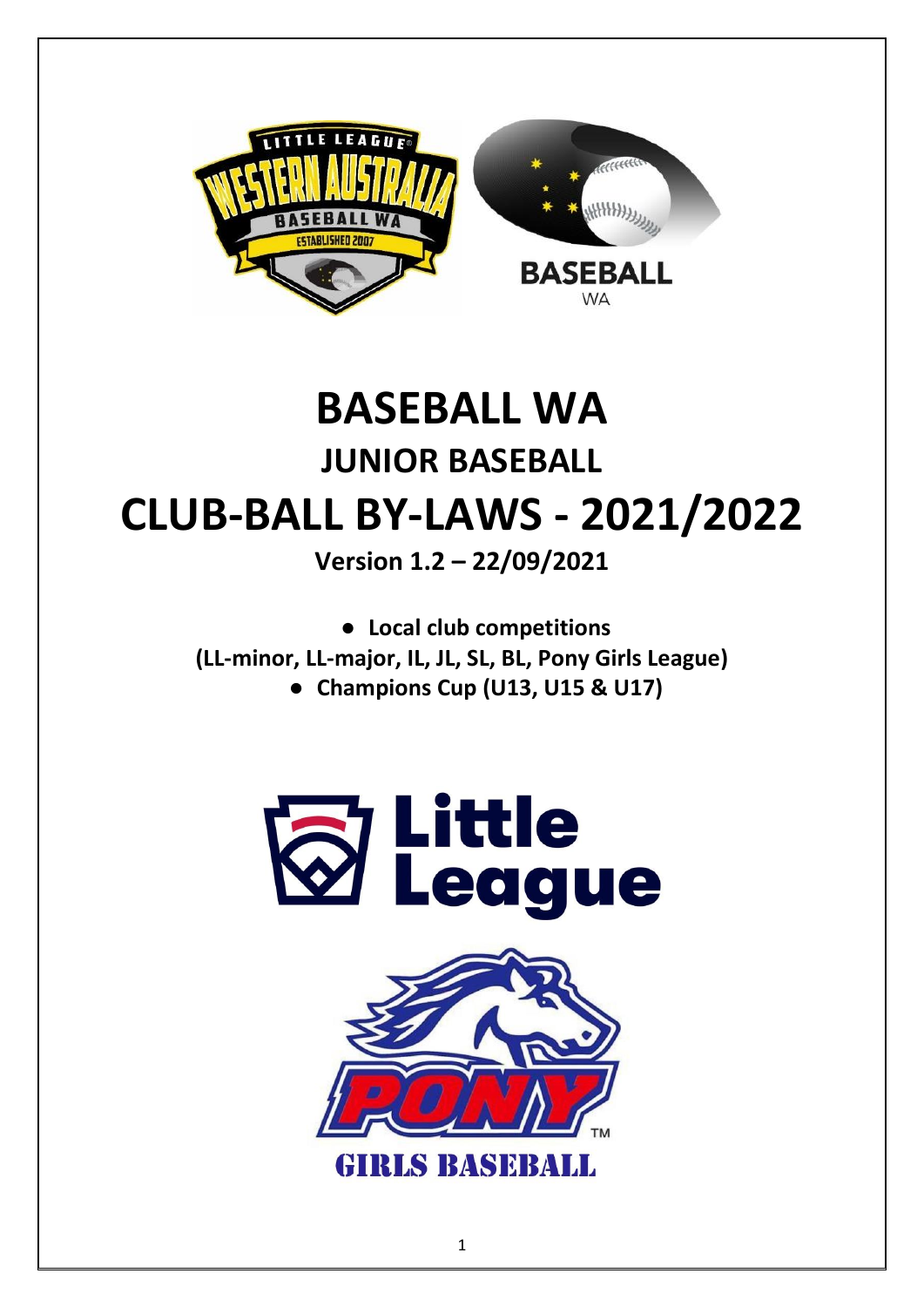# GAME BY-LAWS

## **A1. PLAYING FACILITIES:**

- 1. The following are the minimum requirements necessary for all levels of junior baseball played under the control of BWA. Clubs must ensure all equipment meets safety standards for players, officials, and spectators.
	- a. The 1st base tramline is to be clearly marked.
	- b. 1st and 3rd foul lines clearly marked for a minimum of 50m from 1st and 3rd bases respectively.
	- c. Flagpoles, a minimum height of 1.5m are to be positioned at the extremities of the foul lines.
	- d. 1st, 2nd and 3rd bases to be adequately pinned or of adequate weight to not be easily dislodged on contact.
	- e. Pitching Mounds are mandatory in all player pitch grades.
	- f. A back net (minimum size 4m wide x 3m high) is mandatory.
	- g. A designated "dead ball" line from the edges of the back net and parallel to the 1st and 3rd base lines. (white line marking is acceptable)
	- h. Seats or benches for at least 10 people at each bench area.
	- i. Shade for all players on the home and visitor's bench.
	- j. 15 litre drinking container with ice for each bench.
	- k. Provision of a table, chairs and shade for the scorers.
	- l. Access to both male and female toilets within reasonable distance of the diamond.
	- m. Sufficient **L** screens for pre-game batting practice for all teams.
	- n. A Home run 'fence' using plastic cones is mandatory if a fence at the recommended distance is not available. (any batted ball crossing this "fence' but having bounced prior to the 'fence' shall result in a stand-up double).
	- o. Ground dimensions and set-up as per table 1:

|                                                                  | Little League<br>Minor-MP                   | Little League<br>Major, Minor-<br>PP & Club<br>Champions U13 | Intermediate<br>League | Junior League,<br>Pony Girls &<br>Club<br>Champions U15 | Senior League,<br>Big League &<br>Club<br>Champions U17 |
|------------------------------------------------------------------|---------------------------------------------|--------------------------------------------------------------|------------------------|---------------------------------------------------------|---------------------------------------------------------|
| <b>Base Paths</b>                                                | 60 feet                                     | 60 feet                                                      | 70 feet                | 80 feet                                                 | 90 feet                                                 |
| Pitching<br><b>Distance</b>                                      | 42 feet<br>(machine)                        | 46 feet                                                      | 50 feet                | 54 feet                                                 | 60 feet 6 inches                                        |
| Home Run<br>Fence / Cones                                        | Minimum 165<br>feet                         | Minimum 200<br>feet                                          | Minimum 250<br>feet    | Minimum 300<br>feet                                     | Minimum 300<br>feet                                     |
| <b>Back Net</b><br>(recommended<br>distances from<br>home plate) | Minimum 25<br>feet to<br>Maximum 35<br>feet | Minimum 25<br>feet to<br>Maximum 35<br>feet                  | Minimum 45<br>feet     | Minimum 45<br>feet                                      | Minimum 45<br>feet                                      |

**TABLE 1**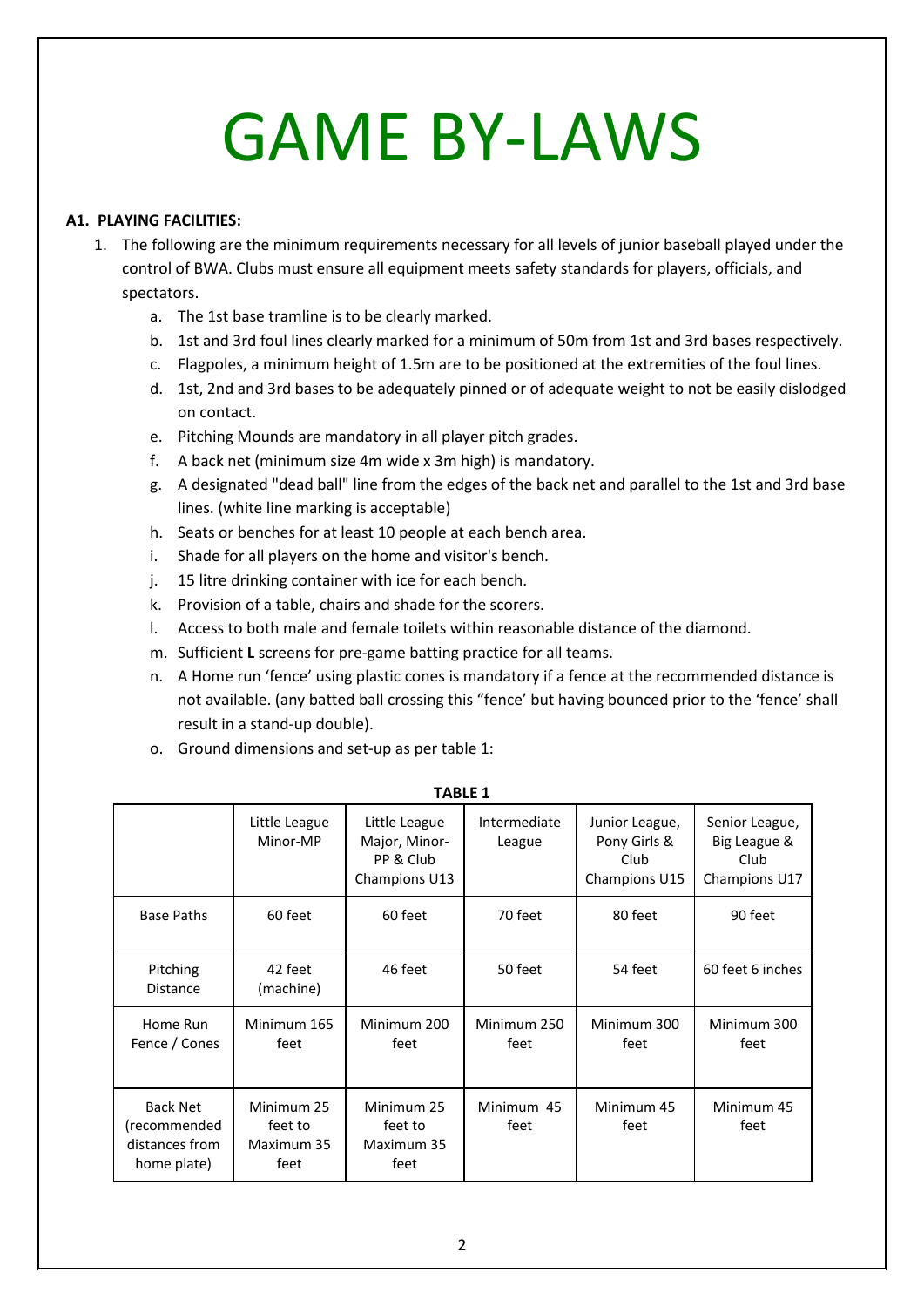# **A2. PLAYING THE GAME**

# **1. AGE LIMITATIONS**

- a. Player ages shall be determined as at 31st August 2021. This shall be known as a player's "LEAGUE AGE".
- b. Players shall be eligible to participate in each age group as per Table 2.

**TABLE 2**

| Little League Major & Club Championship  | 9 to 12 years old inclusive         |  |
|------------------------------------------|-------------------------------------|--|
| Little League Minor - player pitch (PP)  | 8 to 11 years old inclusive         |  |
| Little League Minor – machine pitch (MP) | 7 to 10 years old inclusive         |  |
| Champions Cup U13                        | 10 to 12 years old inclusive        |  |
| Intermediate League                      | 11 to 13 years old inclusive        |  |
| Junior League                            | 12 to 14 years old inclusive        |  |
| Champions Cup U15                        | 12 to 14 years old inclusive        |  |
| Senior League & Pony Girls League        | 13 to 16 years old inclusive        |  |
| Champions Cup U17                        | 13 to 16 years old inclusive        |  |
| <b>Big League</b>                        | 15 to 18 years old inclusive        |  |
|                                          | NOTE: 15 year olds must have played |  |
|                                          | Senior League on the same day.      |  |

#### **2. GENERAL PLAYING CONDITIONS**

| <b>TABLE 3</b>                      |                                                                                                                                                                                                                                                        |                                                     |                                                                                                                              |                                                                                                                                                                                         |                        |                                                                                                                                                                                                     |                                      |
|-------------------------------------|--------------------------------------------------------------------------------------------------------------------------------------------------------------------------------------------------------------------------------------------------------|-----------------------------------------------------|------------------------------------------------------------------------------------------------------------------------------|-----------------------------------------------------------------------------------------------------------------------------------------------------------------------------------------|------------------------|-----------------------------------------------------------------------------------------------------------------------------------------------------------------------------------------------------|--------------------------------------|
|                                     | Big League 1 &<br>Champions Cup<br>U17                                                                                                                                                                                                                 | Senior<br>League &<br><b>Big League</b><br>2        | Champions<br>Cup U15                                                                                                         | Junior<br>League &<br>Pony Girls<br>League                                                                                                                                              | Intermediate<br>League | Little League -<br>Major &<br>Champions<br>Cup U13                                                                                                                                                  | Little League<br>-Minor (PP &<br>MP) |
| Games / day                         |                                                                                                                                                                                                                                                        | Players may play a maximum of two (2) games per day |                                                                                                                              |                                                                                                                                                                                         |                        |                                                                                                                                                                                                     |                                      |
| <b>Squad Size</b>                   | For BL2 squad size does not apply. For SL, JL, IL and LL - No Team may have<br>Does not apply<br>more than 15 players in a team roster (a player playing 1 game in a team is<br>classed as part of the roster) Contact the OSM for queries.            |                                                     |                                                                                                                              |                                                                                                                                                                                         |                        |                                                                                                                                                                                                     | Does not<br>apply                    |
| 4-game rule                         | If a club has more than one team competing in any competition, any player once having played<br>4 (four) games in one team shall only be permitted to play in that team (when playing in that<br>apply<br>competition) for the remainder of the season |                                                     |                                                                                                                              |                                                                                                                                                                                         | Does not               |                                                                                                                                                                                                     |                                      |
| <b>Batting Line-</b><br>up          | <b>Traditional nine</b><br>(9) player<br>batting line-up                                                                                                                                                                                               | Same as LL-<br>Major                                | Traditional<br>nine (9) player<br>batting line-up                                                                            |                                                                                                                                                                                         |                        | Every player on a team roster shall be included in the team's<br>batting line-up for the full duration of the game (this<br>requires a batting line-up length the same as the team's<br>squad size) |                                      |
| Mandatory<br>Play                   | None                                                                                                                                                                                                                                                   |                                                     | Any player<br>named on the<br>line-up shall<br>be required to<br>participate in<br>a minimum of<br>six (6)<br>defensive outs | Players must participate on defence for a minimum of six (6)<br>defensive consecutive outs (or three (3) defensive outs if<br>the game duration is three (3) completed innings or less) |                        |                                                                                                                                                                                                     |                                      |
| Defensive<br>Changes                | <b>Normal LLI</b><br>substitution /<br>re-entry rules<br>apply                                                                                                                                                                                         | Same as LL-<br>Major                                | <b>Normal LLI</b><br>substitution /<br>re-entry rules<br>apply                                                               |                                                                                                                                                                                         |                        | Defensive changes are unlimited and can be made at any<br>time; however players who pitch are limited by pitching<br>limits and rest requirements                                                   |                                      |
| Catching<br>restrictions            | None                                                                                                                                                                                                                                                   |                                                     |                                                                                                                              |                                                                                                                                                                                         |                        | 4 innings per game                                                                                                                                                                                  |                                      |
| <b>Base Runner</b><br>Leaving Early | Rule does not apply                                                                                                                                                                                                                                    |                                                     |                                                                                                                              |                                                                                                                                                                                         |                        | Rule applies                                                                                                                                                                                        |                                      |
| Designated<br>Hitter                | May be used in<br>BL <sub>1</sub>                                                                                                                                                                                                                      | Not used                                            |                                                                                                                              |                                                                                                                                                                                         |                        |                                                                                                                                                                                                     |                                      |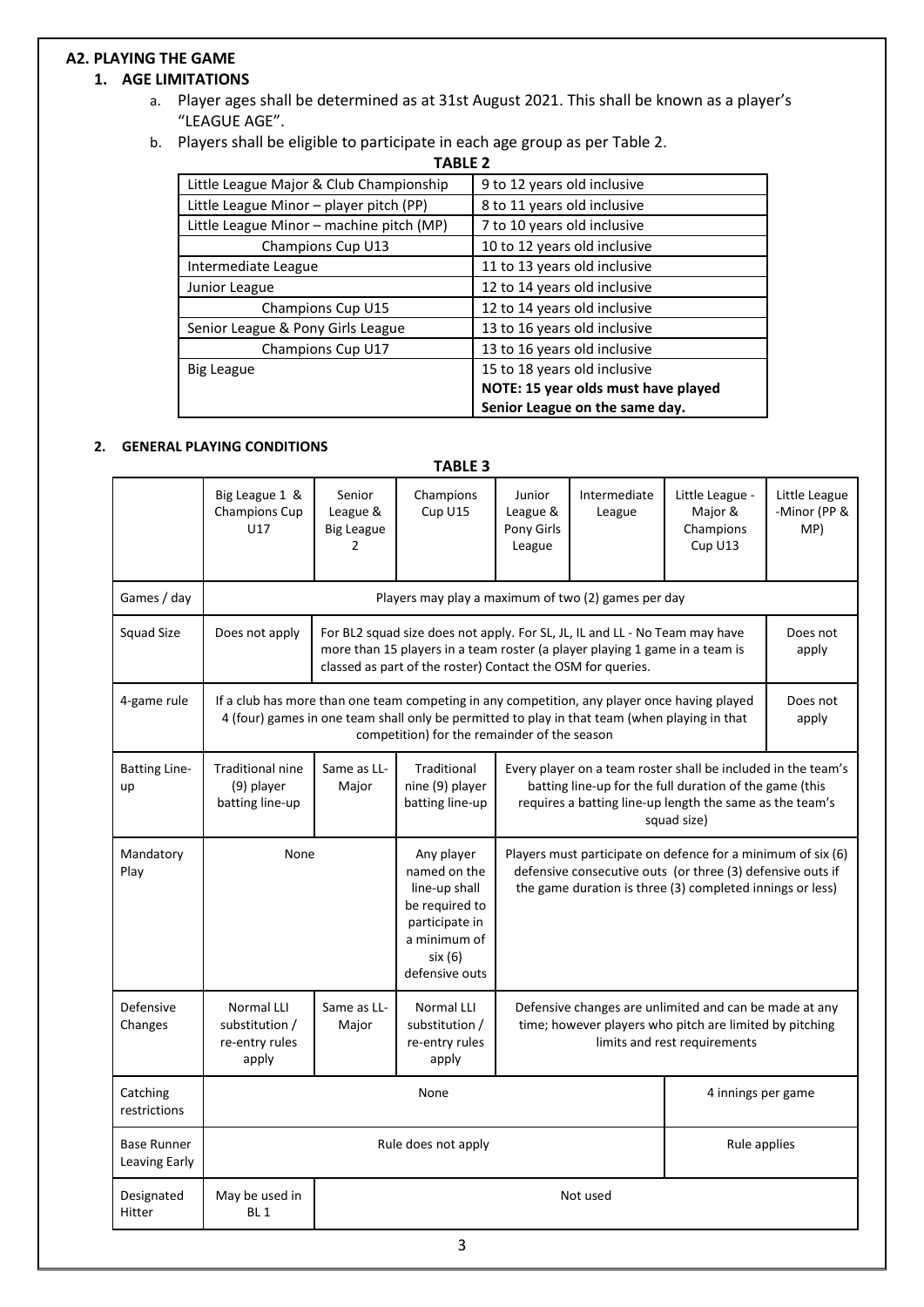- a. Rules as defined in Table 3 shall apply to individual grades.
- b. Any player may be removed from any game once fulfilling his / her minimum participation requirements – NOTE: this rule may not be used for strategic purposes and must only be used if needed by the player.
- c. On Deck batters are not permitted in any Little League Major or Minor Game.
- d. The LLI Slide Rule applicable to all competitions shall apply (rule 7.08(a)(3)
- e. Base Runner Leaving the Base Early **Note:** First offence (per player) is a warning, ball is dead, No Pitch, any subsequent offence incurs the following - **Penalty:** Runner is Out, Ball is dead, No Pitch.
- f. Failure to meet the mandatory play requirements and / or participation restriction rules is a basis for protest. If one or more players on a roster do not meet this requirement, and if protested before the umpires leave the playing field, it shall result (by action of the CM) in the forfeiture of the game (if the team won) and suspension of the team's head coach for the next two (2) scheduled games.
- g. **Slide/Collision Rule- the intent of this rule is to ensure the safety of the defensive player while making plays on runners in different circumstances.**
	- i. A runner attempting to break up a double play at 2nd or 3rd base must slide directly into the base and not beyond the base. It is an illegal slide if; the runner slides away from the base line in the direction of the fielder; the runner uses a rolling or cross body block, or if the runner uses a pop-up slide into the fielder.
	- ii. When sliding the runner's lead leg must be below the knee of the infielder and should first contact the base at its nearest side.
	- iii. Contact is allowed if the runner; makes a legal slide directly to the base; or is on the ground at the time of contact and the fielder moves directly down the line between the two bases to attempt a play. Interference shall NOT be called.
	- iv. If the runner does not slide, he shall not intentionally create contact or intentionally attempt to dislodge the ball on a tag play. On close plays the runner should slide. When the player is obviously out, the runners should get in a rundown, try to avoid the tag, or give themselves up.
	- v. Game Penalty
		- 1. If a slide is deemed to be illegal, the runner shall be called out.
		- 2. If the illegal slide has occurred on a forced play, irrespective of what base is involved, the batter runner shall also be called out due to the "interference" of his team mate whether or not the fielder attempts to complete the play.
		- 3. A Player who intentionally creates a collision or intentionally dislodges the ball shall be called out and ejected from the game.
		- 4. If "interference" is called, other runners shall not be allowed to advance. Example: bases loaded no outs double play attempt at second base and interference is called. The runners at second and third must return to their original base.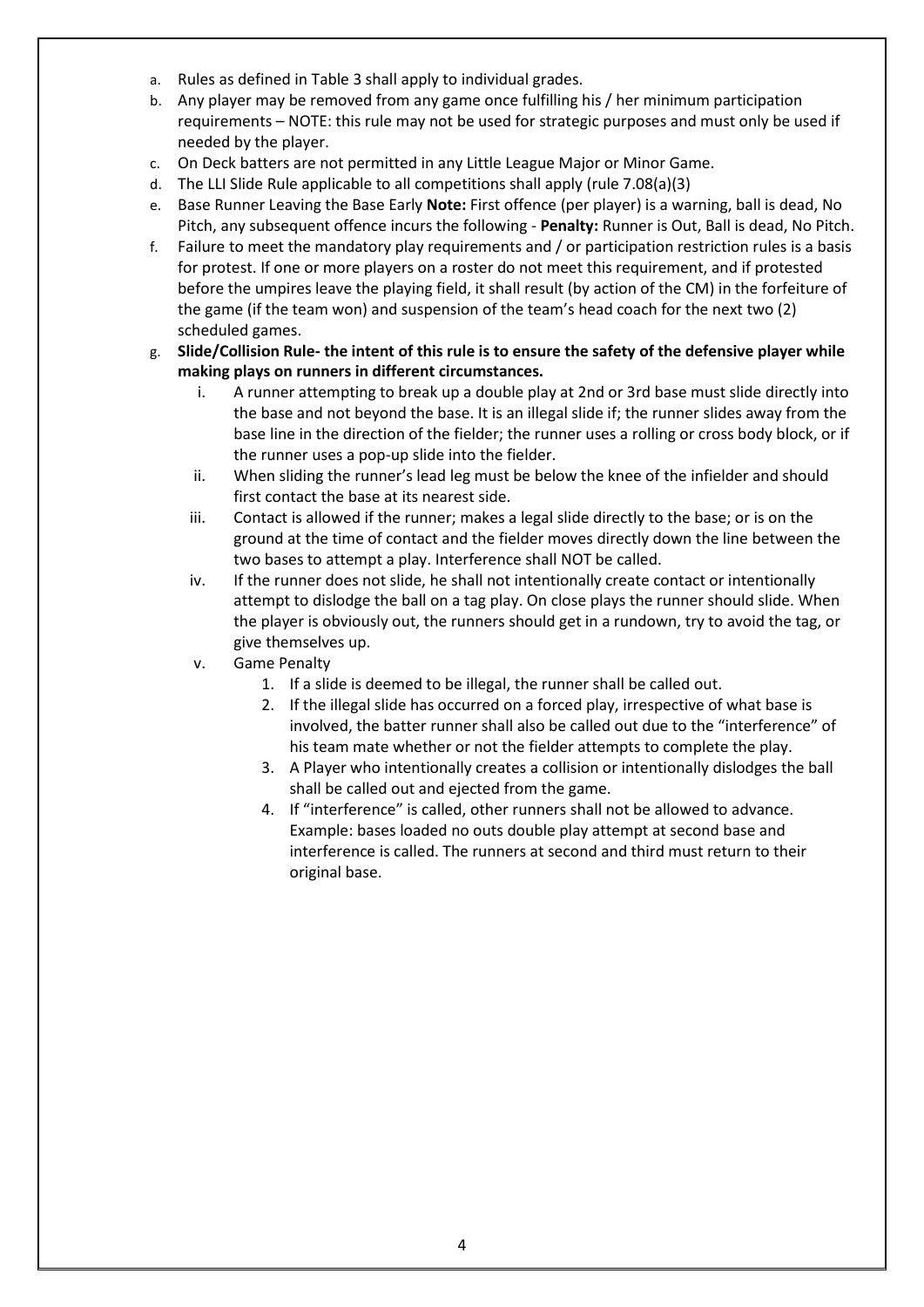#### **3. SPECIFIC FOR LITTLE LEAGUE MINOR-MACHINE PITCH**

#### **1. Playing Field:**

- a. The outfield boundary (i.e. home run 'fence') is to be marked out with cones, the distance being 165 feet from home plate.
- b. The back-net should be no less than 25 feet and not more than 35 feet from the back point of home plate.

#### 2. **Duration:**

- a. Games will be played for 1 hour and a maximum of 6 innings and minimum of 3 innings.
- b. The inning in progress at the end of the 60th minute shall be deemed the final inning unless the minimum innings requirement has not been met.

#### **c. There is NO reverting back to even innings.**

#### 4. **Participation:**

- a. Players are to rotate fielding position every defensive innings. (Catchers position exempt, however no more than 2 innings in the catchers position)
- b. Coaches are to provide a fielding position roster for the game in advance to the scorers.
- c. No player may sit on the bench for 2 or more consecutive innings.
- d. Players must wear full baseball uniform shorts are not permitted.

#### 5. **Machine Pitch:**

- a. The game will be machine pitched, using a Louisville Slugger Blue Flame (UPM45) machine.
- b. The machines settings will be agreed to by both coaches prior to the commencement of the game.
- c. The machine shall be placed so that its front T Bar is a distance of 42 feet from home plate.
- d. A coach / responsible person from the batting team is to operate the machine.
- e. For the first 3 games of the season only; if a batter cannot put the ball into play after 3 strikes the teams coach shall soft toss from the opposite batter's box to the batter, until the ball is batted in play.

#### 6. **Catchers:**

- a. Catchers must suit up in catching attire of: Skull cap and mask (including **dangling-type** throat guard), Chest Plate and leggings. Protectors are mandatory for all male catchers.
- b. Catchers must not remove their Skull cap and mask whilst a batter is attempting to hit a pitched ball. The skull cap and mask can only be removed once a batter has hit the pitched ball.
- c. No player may play in the catching position for more than 2 defensive innings per game.
- 7. **Scoring:** The game shall be scored exactly as a Major League Little League game.

#### 8. **Playing Rules:**

- a. The fielder playing the pitcher position shall stand to the side or diagonally behind the pitching machine. They may not stand closer to home plate than the T Bar of the pitching machine.
- b. No bunting allowed.
- c. No infield Fly rule.
- d. No Stealing of bases allowed.
- e. No warm up pitches for the catcher is allowed.
- f. On a ball in play (batted balls) runners may advance until the ball is in possession of the pitcher and the pitcher is inside the infield diamond.
- g. On an overthrow that passes the 1st or 3rd base foul line runners may advance until the ball rolls dead. In this case the runners are awarded the base they were approaching (when the ball went dead) only. At home plate the ball is in play on an overthrow if it rebounds off the backstop into fair territory.
- h. Runners do not advance on errant pitches by the pitching machine, or errors by the catcher in trying to catch the pitched ball.
- i. Dropped 3rd strike by the catcher is an automatic out.
- j. Caught foul tip the batter is out if the ball is caught by the catcher only if the ball has gone *above*  the height of the batter's shoulder. A foul tip which is deflected into the catcher's mitt is not out except on the 3rd strike.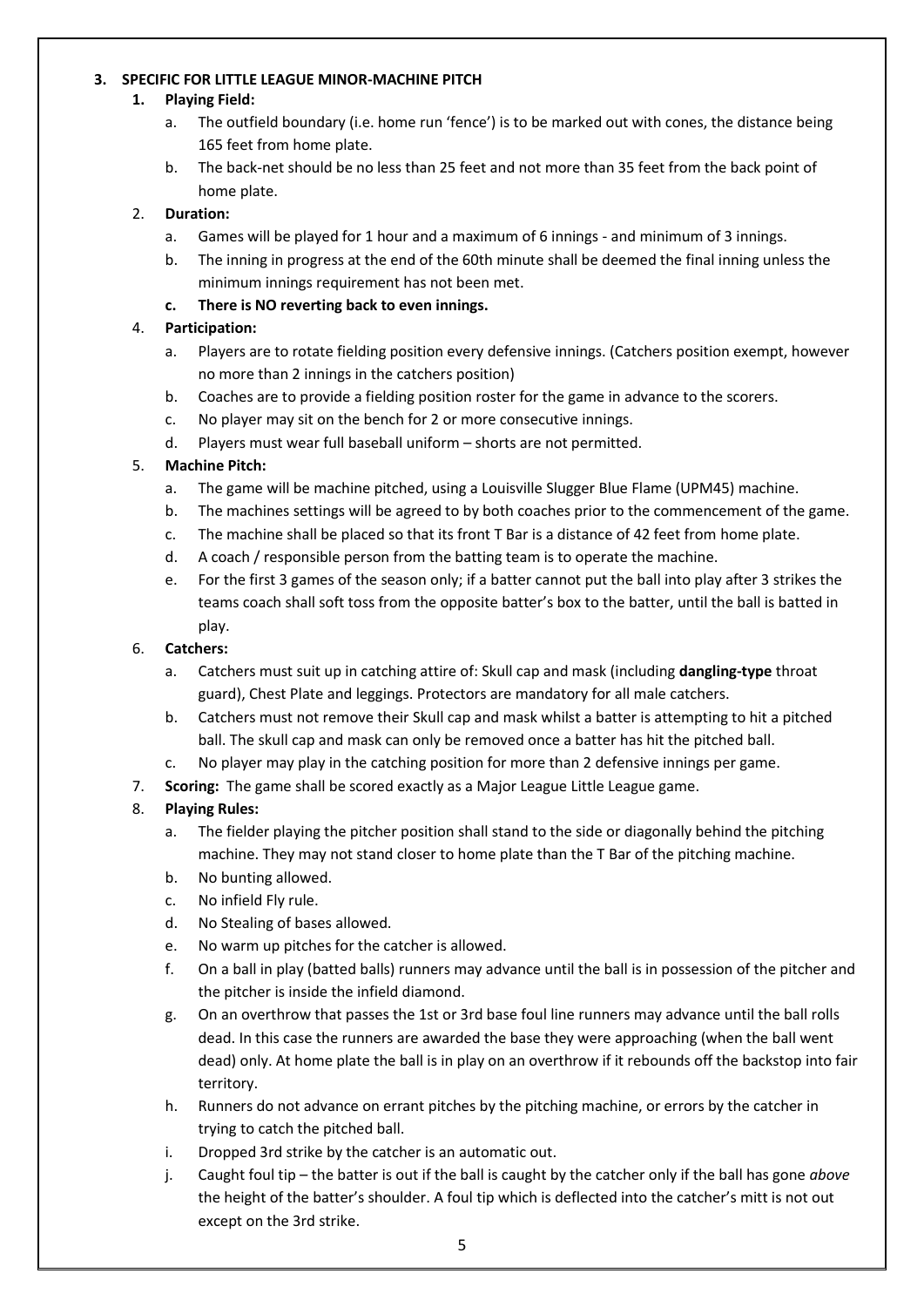- k. A ball hit fair beyond the outfield cones on the full shall be deemed a home run.
- l. A ball hit fair beyond the outfield cones on the bounce, the batter and all runners shall be advanced 2 bases.
- m. If a batted ball hits (unassisted) the pitching machine or umpire it shall be called a dead ball. The count defers back to as it was prior to that pitch.
- n. Change of innings are to take no more than 60 seconds.
- o. Official baseballs are to be used for the games. It is not necessary to use new baseballs for a game, as long as the balls are in good clean condition and approved by the umpire.

#### *Note: plate umpires are mandatory and must take position from behind the catcher.*

- 9. **Results:** Match reports are to be forwarded to the OSM in the manner requested by the OSM.
- 10. **Charter:**
	- a. The Charter Committee shall run and administer all aspects of the Little League Minor-MP competition.
	- b. The Charter Committee may implement any local by-laws deemed appropriate for local conditions with prior consent of the CM.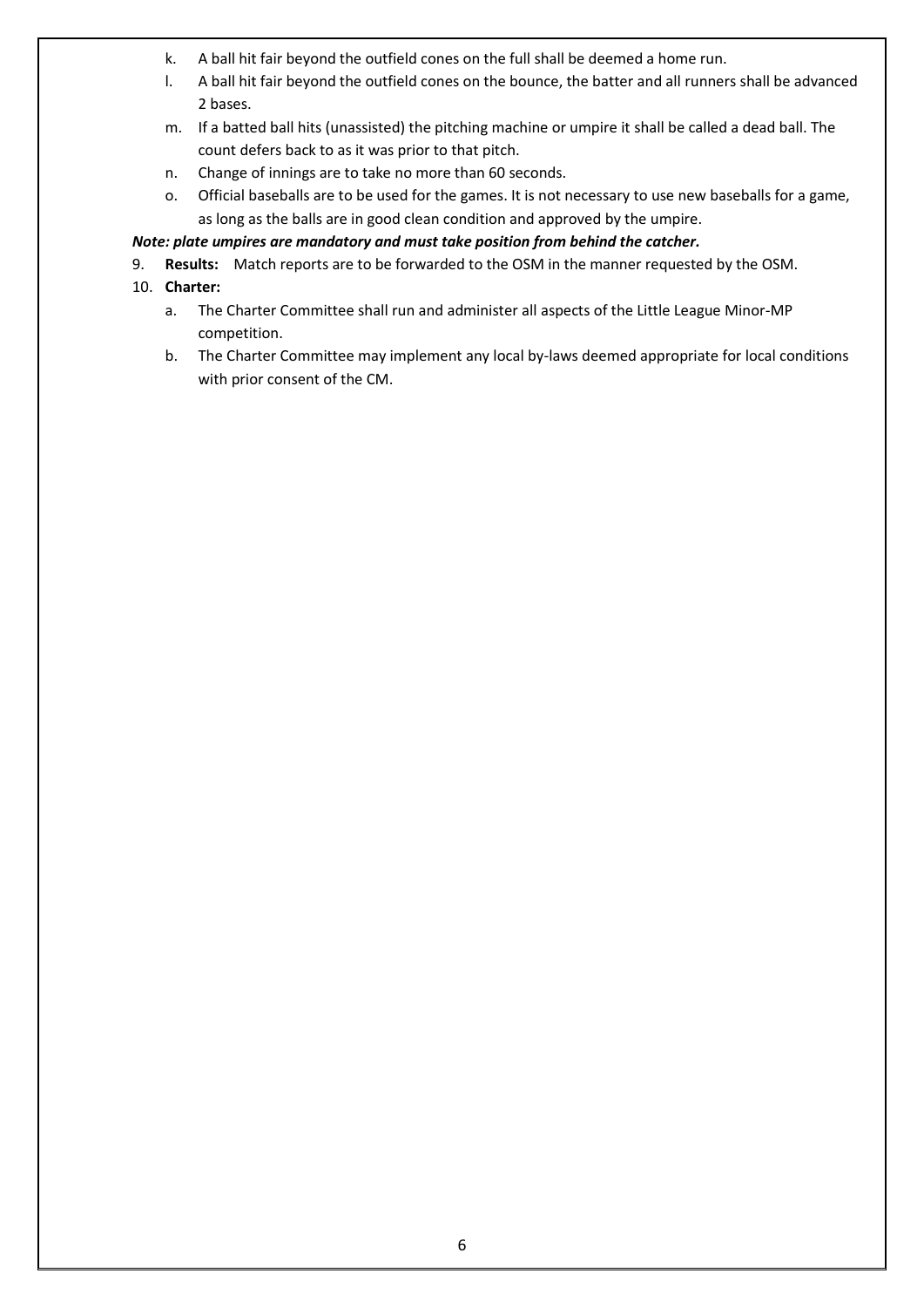- **4. PITCHING LIMITS** (extract LLI baseball rulebook. Full version is Regulation VI Pitchers in the Rule book App.)
	- a. Shall apply to all players regardless of age-group played. This includes Big League of Age players.
	- *b. Pitchers once removed from the mound may not return as pitchers in the same game.*
	- c. Pitching in more than one game in a day:
		- 1) **Minor League, Little League (Majors), and Intermediate Divisions –** A player may not pitch in more than one game in a day.
		- 2) **Junior League, Senior League and Big League –** A player may be used as a pitcher in up to two games in a day. **EXECEPTION:** A 12-year-old player in the Junior and/or Senior Division is not eligible to pitch in two games in a day. **A.R. -** if a **Junior or Senior** pitcher pitches in more than one game in a day, and has not pitched 31 or more pitches in the first game except as noted under the threshold, the total

number of pitches that pitcher may pitch in both games combined is the daily maximum of 95 pitches.

- d. A pitcher must be removed when said pitcher reaches the limit for his/her age group as noted below, but the pitcher may remain in the game at another position:
	- i. League Age:
		- 17 to  $18 = 105$  pitches per day
		- 13 to  $16 = 95$  pitches per day
		- 11 to  $12 = 85$  pitches per day
		- 9 to 10 = 75 pitches per day
		- 8 = 65 pitches per day
- e. EXCEPTION: If a pitcher reaches the limit imposed above in 4.d. for his/her league age while facing a batter, the pitcher may continue to pitch and finish the batter he/she is facing at that time. NOTE: If a pitcher reaches 40 pitches while facing a batter, the pitcher may continue to pitch and finish the batter to maintain their eligibility to play the position of catcher for the remainder of that day. If a player delivers 41 or more pitches, and is not covered under the threshold exception, the player may not play the position of catcher for the remainder of the day.
- f. Any player, who has played the position of catcher in four (4) or more innings in a game, is not eligible to pitch on that calendar day.
- g. Little League pitchers playing Major and / or Minor-PP may only throw fast balls or straight change ups, Knuckle balls, split fingers, fork balls and curve balls and any other variations are not permitted. If any other pitch is thrown, the Plate Umpire will call "Illegal Pitch". The illegal pitch call may also be made by a field umpire. If the ball is not batted then the pitch shall be called a "Ball". If the pitch is hit by a batter, then normal rules of Baseball will apply. Where the ball is batted and an out is made, or the batter strikes out, then the batter runner is not out and the illegal pitch rule and penalty will apply.
- h. Pitching limits refer to Tables 4 & 5.

# *NOTE: Rest periods commence at the conclusion of the player's final assignment in a day followed by the mandated rest requirements which commence at midnight following the assignment(s).*

#### **TABLE 4 - Age 14 & under**

- ❖ If a player pitches 66 or more pitches in a day, four (4) calendar days of rest must be observed.
- ❖ If a player pitches 51 65 pitches in a day, three (3) calendar days of rest must be observed.
- ❖ If a player pitches 36 50 pitches in a day, two (2) calendar days of rest must be observed.
- ❖ If a player pitches 21 35 pitches in a day, one (1) calendar day of rest must be observed.
- $\triangle$  If a player pitches 1-20 pitches in a day, no (0) calendar day of rest is required, however;
- ❖ If a player pitches 1-20 pitches in two consecutive days, one (1) calendar day of rest is required.
- ❖ **EXCEPTION:** If a pitcher reaches a day(s) of rest threshold while facing a batter, the pitcher may continue to pitch and finish the batter they are facing and the pitcher will only be required to observe the calendar day(s) of rest for the threshold he/she reached during that at-bat, provided that pitcher is removed before delivering a pitch to another batter.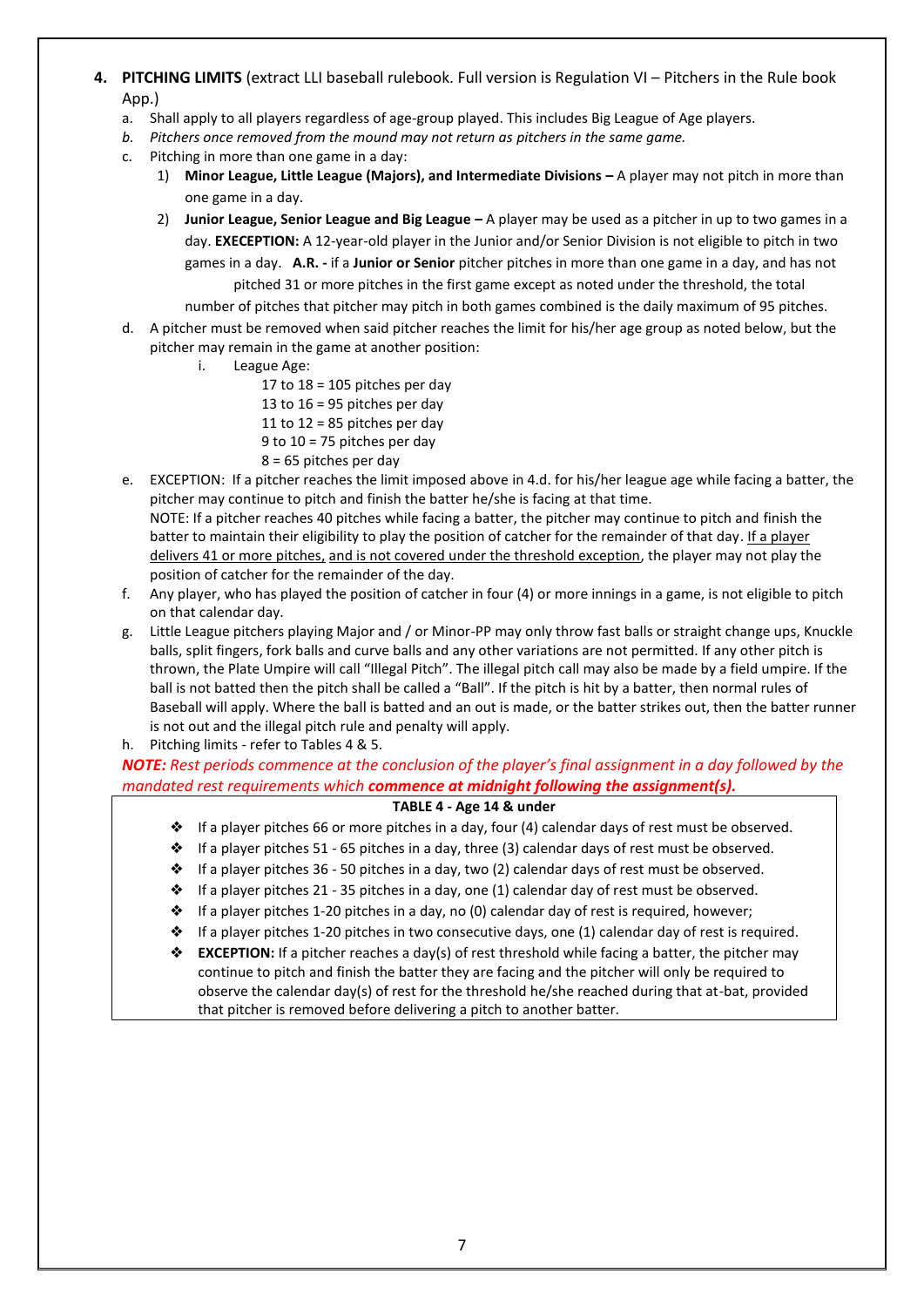#### **TABLE 5 - Age 15 to 18**

- ❖ If a player pitches 76 or more pitches in a day, four (4) calendar days of rest must be observed.
- ❖ If a player pitches 61 75 pitches in a day, three (3) calendar days of rest must be observed.
- ❖ If a player pitches 46 60 pitches in a day, two (2) calendar days of rest must be observed.
- ❖ If a player pitches 31 45 pitches in a day, one (1) calendar day of rest must be observed.
- $\triangle$  If a player pitches 1 30 pitches in a day, no (0) calendar day of rest is required, however;
- ❖ If a player pitches 1 30 pitches in two consecutive days, one (1) calendar day of rest is required.
- ❖ **EXCEPTION:** If a pitcher reaches a day(s) of rest threshold while facing a batter, the pitcher may continue to pitch and finish the batter they are facing and the pitcher will only be required to observe the calendar day(s) of rest for the threshold he/she reached during that at-bat, provided that pitcher is removed before delivering a pitch to another batter.

#### **5. BLOOD RULE**

- a. If any player bleeds during a game, then the umpire shall stop the game and the player shall be removed from the playing area whilst the player receives first aid treatment. Prior to re-entering the playing area, the bleeding must have been stopped, all contaminated clothing and equipment replaced or cleaned and wound covered.
- b. If a player is removed from the playing area whilst base-running, a team-mate shall take the place of the base-runner for the purposes of base-running only with no penalty to the batting team.

#### **6. UNIFORMS**

- a. Players all players entering the playing area including the dugout/bench at any time from pregame diamond work to the conclusion of the game must be attired in the minimum requirements of (i) Club Cap (ii) Club Playing Top – including unique numbers no smaller than 15 cm and (iii) Club Baseball Pants - white or grey is preferred
- b. Little League coaches and managers must not wear conventional baseball uniforms or shoes with metal spikes but may wear club cap, slacks, shorts and club shirt.
- c. Junior League & Big League coaches and managers may wear conventional baseball uniforms uniform if they desire, otherwise must adhere to requirements of (b)
- d. The wearing of a double-eared helmet (NOCSAE compliant) is compulsory for batting and baserunning. All helmets must be uniform in colour for each team and in good condition.
- e. All base coaches are required to wear protective skull caps. Base coaches aged under 18 must wear a double eared helmet when base coaching.
- f. Any fielder may wear a non-shiny helmet the same colour as the club's cap.
- g. Any person playing the position of catcher or warming up a pitcher shall wear a one (1) piece face mask no matter whether in the bullpen or on the playing field. The face mask will have a danglingtype throat guard attached to it regardless of division. (refer rule 1.17 green book)
- h. No Little League-Major or Minor player is permitted to wear metal sprig footwear in any official BWA Competition of their age group. The sole must be of a fully moulded design i.e. NO screw-in sprigs.

# **7. EQUIPMENT**

- a. **Balls**
	- i. The Home Team will supply two new balls for games in each grade during regular season games. Where games are played at a neutral venue, the team mentioned first in the fixtures shall be deemed the home team. For Finals, the host club is responsible for supplying match balls.
	- ii. Match balls of the approved type and quality must be replaced immediately and as necessary to complete the game with the required number of balls.
	- iii. Games will not commence without the required number of approved balls.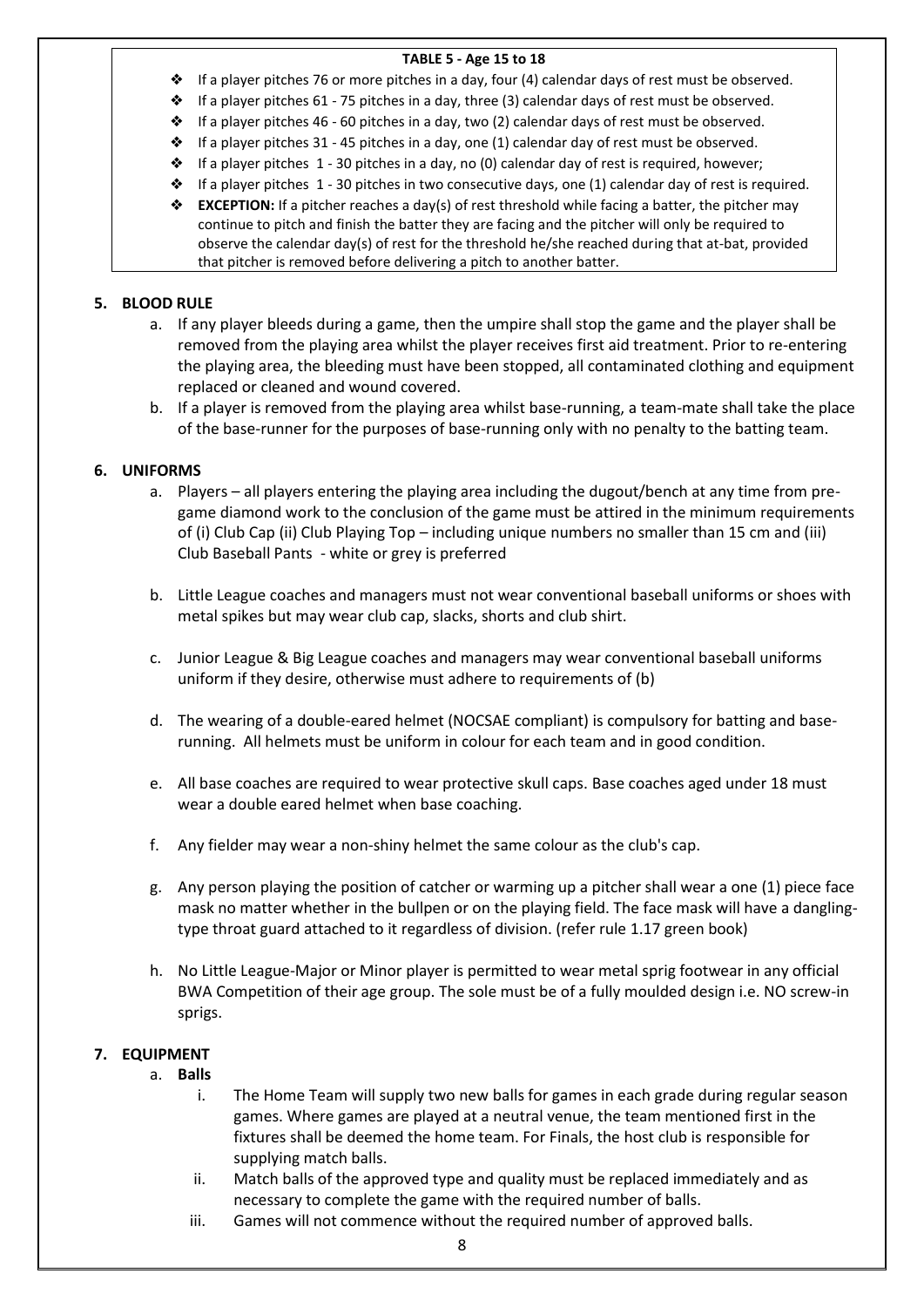- iv. Approved Balls
	- 1. LITTLE LEAGUE Diamond Ace Major League, Wilson A1010, Tower TBOL, Easton 500, Skyline CK-060, Skyline PK-030, Skyline LK-010, Brett BR-100
	- 2. **OLDER AGE GROUPS**  Diamond Ace Major League, Wilson A1010, Tower TBOL, Easton 500, Skyline CK-060, Skyline PK-030, Brett BR-100

#### b. **Bats**

i. All bats must comply with Baseball Australia's bat laws for all Little League Regular season and Tournament play. Refer to Green Book rule 1.10 for full bat regulation wording. A list of approved and licensed can be found on the Little League website at [www.LittleLeague.org.](about:blank)

|                                    | <b>TABLE 6</b>                                                                                                               |
|------------------------------------|------------------------------------------------------------------------------------------------------------------------------|
| Little League & Below              | BASEBALL<br>USA Baseball marking with maximum barrel of 2 % ".<br>NO <b>BBCOR</b> Bats allowed                               |
| Intermediate<br>Junior League      | BASEBALL<br>USA Baseball marking with 2 %" barrel maximum<br><b>OR</b><br><b>BBCOR</b><br>2 %" barrel bat with BBCOR stamp   |
| Senior League<br><b>Big League</b> | All <b>NON- WOOD</b> bats must be <b>BBCOR</b><br>2 %" barrel bat with BBCOR stamp<br>No USA Bats, BPF Bats, USSSA Bats etc. |

ii. EXCEPTION to (i) - Any player who is a member of a State Team or the Perth Heat Performance Institute may be required to use wood bats exclusively at the direction of the High Performance Manager or respective State Team coach.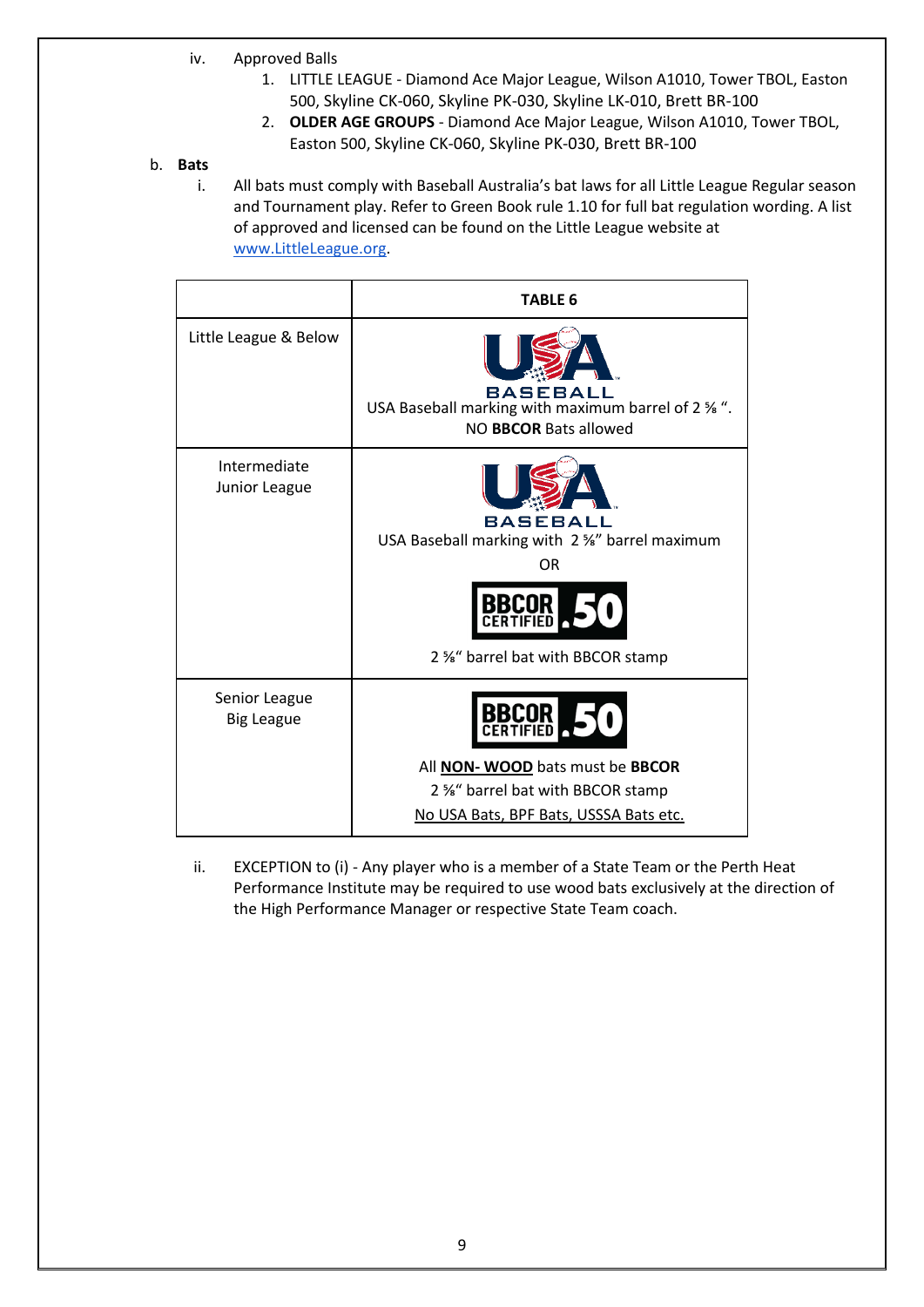#### **8. COMMENCEMENT OF GAMES**

- a. The Team Manager/Coach shall, 30 minutes before the commencement of the game, supply the Scorers with official line up information.
- b. The Manager of each team shall hand to the Umpire-In-Chief, five minutes before the official commencement of the game, 2 copies of an official line up sheet listing the starting line up with Uniform Numbers, their order at bat and position in the field.
- c. All games will start on time irrespective of whether teams have completed their pre-game warm ups, unless preceding game or games cause a legitimate delay. If the same Umpires are involved then a minimum of 30 minutes between games is required.
- d. Any alteration to an official Little League or Junior League game start time must be approved by the Charter Competitions Manager (1) week prior to the revised start time, who in turn shall advise the OSM of such decision.
- e. Any alteration to an official Big League or Senior League game start time must be approved by the CM one (1) week prior to the revised starting time who in turn shall advise the OSM of such decision.
- f. At any point prior to the umpire-in-chief taking control of the diamond, the host club may declare the diamond unplayable and one or more games schedules for that day cancelled. The host club shall immediately inform the OSM who shall update the relevant competition system and make post to social media. The host club should also contact any visiting club as early as possible.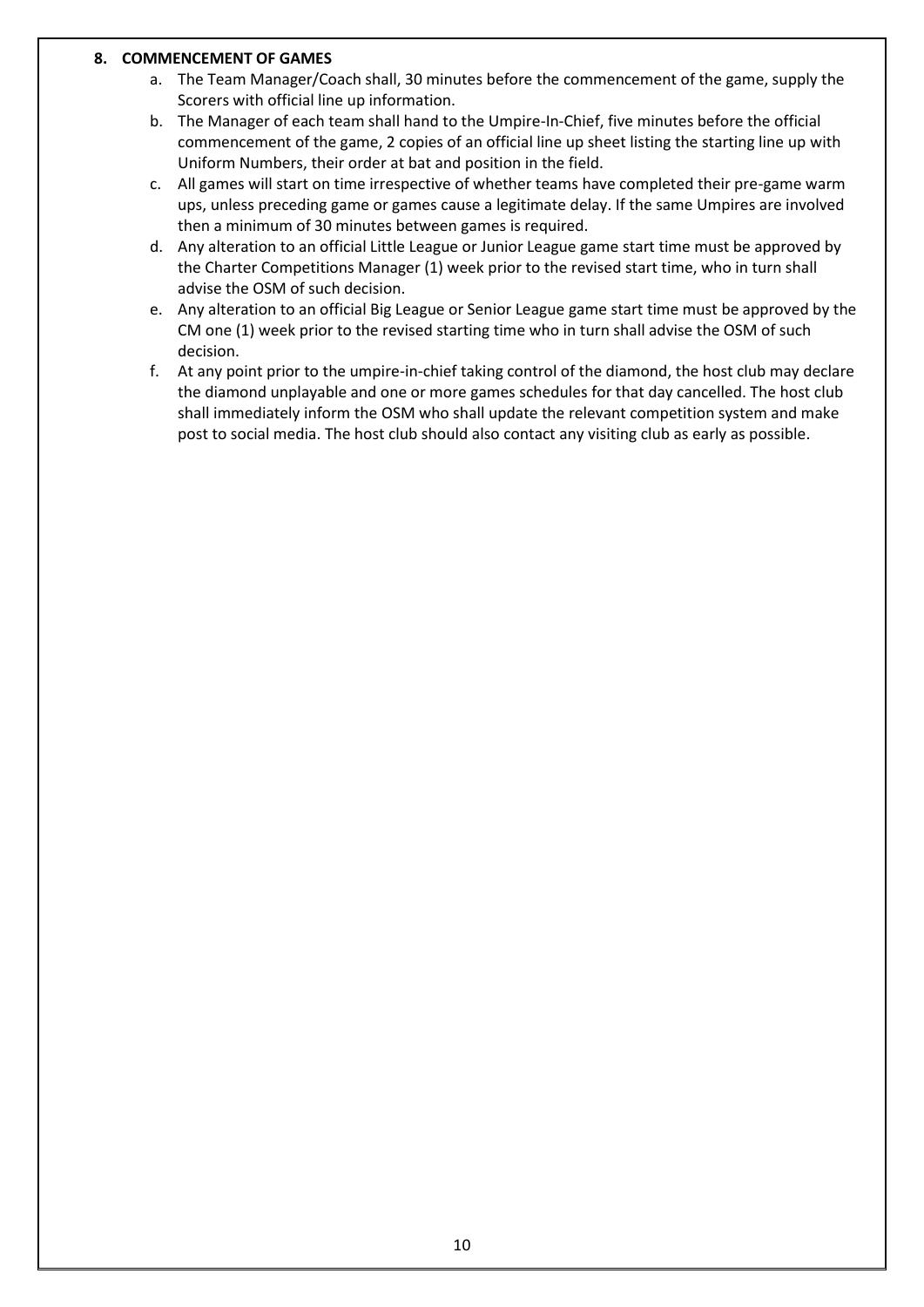#### **9. FORFEITS**

- a. A Little League, Intermediate League or Junior League team forfeiting a game must give 48 hours' notice to its Competitions Manager and the other club of its intention to forfeit. The Competitions Manager shall notify the OSM, the other club and the Umpires Association of the forfeit.
- b. A Big League or Senior League team forfeiting a game must give 48 hours' notice to the OSM and other club, as well as the Umpires Association.
- c. A game declared a forfeit shall have a score recorded as 6 to 0 for Little League or 7 to 0 for all other grades in favour of the non-offending team.
- d. The minimum number of players to avoid forfeiture is eight (8). Teams will not be penalised with an automatic out when playing with 8 players (Exception: minimum number of players to start and finish a Big League Division 1 game shall be nine (9).
- e. The team winning a game by forfeit must still submit a match report to the OSM. No player from any team shall be awarded a game played.
- f. Coaches and umpires do not have discretion to reschedule any game that cannot commence due to a team not having the minimum number of players. The forfeit is to be enforced. **EXCEPTION:** The Charter Competitions Manager can reschedule a make-up game should the team fall below the 12 mandatory games per team.

#### **10. TERMINATION OF GAMES**

- a. Any game that has not commenced within 30 minutes of the scheduled commencement time due to bad weather or darkness will be called an abandoned game;
- b. Any game called as an abandoned game cannot be rescheduled;
- c. Any game called due to bad weather or darkness with less than one completed inning will be called an abandoned game;
- d. Any game called due to bad weather or darkness with one or more completed innings will be deemed a completed game – the score at the end of the last completed full inning shall stand as the final score (EXCEPTION: Big League games must have completed at least three (3) innings to be considered a regulation game)

**EXCEPTION:** The Charter Competitions Manager can reschedule a make-up game should the team fall below the 12 mandatory games per team.

# **e. Mercy Rules:**

- A game will cease when a team has accumulated a lead of 10 runs and the team trailing has batted in 4 complete innings in Little League or 5 complete innings in other age group matches (mercy rule) and the team trailing has not batted in less completed innings than the winning team.
- If after three (3) innings **[Intermediate (50-70) Division/Junior/Senior League/Big League: four innings],** two and one-half innings **[Intermediate (50-70) Division/Junior/Senior League: three and one-half innings]** if the home team is ahead, one team has a lead of fifteen (15) runs or more, the manager of the team with the least runs shall concede the victory to the opponent.
- f. During any game played under the auspices of BWA, any BWA Official, Board Member, Charter President or Umpires Adviser is empowered to terminate a game if in their judgement weather, darkness, or other conditions are such that players and/or spectators are exposed to a significant risk of injury.
- g. Heat Rule Any game scheduled to be played between 9.00am and 5.00pm on a given day, where the forecast temperature is greater than 39 degrees Celsius shall be cancelled. The forecast shall be as per [www.bom.gov.au](about:blank) at 5pm on the day prior and notification of cancellation uploaded to the LLWA website as early as possible. The CM shall ensure all Charter Presidents are informed of such decision as early as possible.
- h. Regular season games cancelled due to weather, darkness, or other conditions will not be replayed. All playoff games will be made up.
- i. Where a game is not commenced or terminated prior to being an official game, both teams shall supply a team list to the OSM and all players awarded a game credit.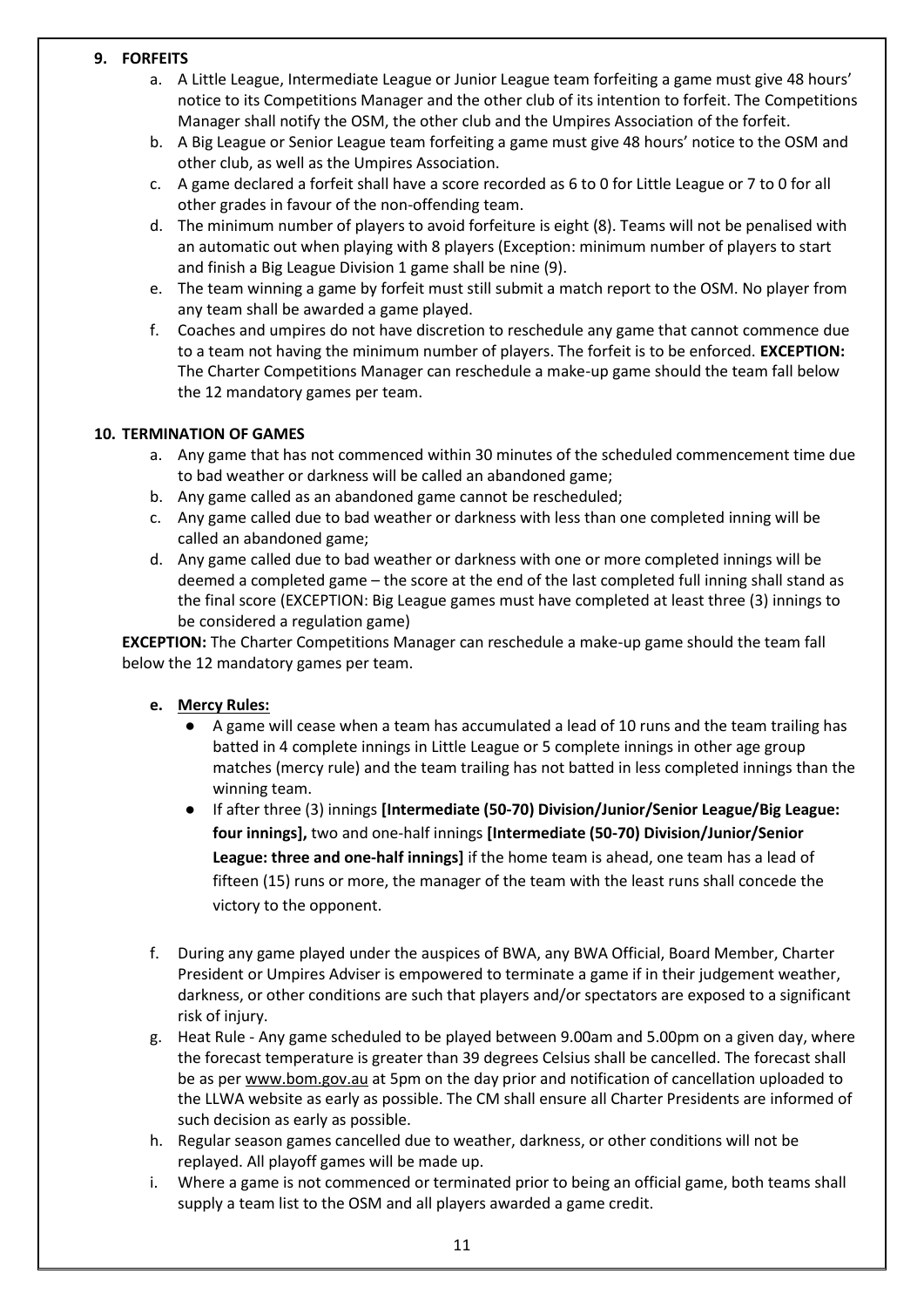#### **11. GAME DURATION – TABLE 7**

| <b>TABLE 7</b>             |                                            |                                                                                              |  |
|----------------------------|--------------------------------------------|----------------------------------------------------------------------------------------------|--|
| Grade                      | Duration                                   | <b>Time Limit</b>                                                                            |  |
| Little League Minor-MP     | Maximum - 6 innings<br>Minimum - 3 innings | No new inning to commence<br>after 60 minutes unless<br>minimum innings have not<br>been met |  |
| Little League Minor-PP     | Maximum - 6 innings                        | No new inning to commences<br>after 90 minutes                                               |  |
| Little League Major        | Maximum - 6 innings                        | No new inning to commence<br>after 90 minutes                                                |  |
| Intermediate League        | Maximum - 7 innings                        | No new inning to commence<br>after 1 hour and 45 minutes.                                    |  |
| Junior League              | Maximum - 7 innings                        | No new inning to commence<br>after 2 hours                                                   |  |
| Senior League & Big League | Maximum - 7 innings                        | No new inning to commence<br>after 2 hours                                                   |  |

**NOTE:** Should a charter committee wish to adjust the game duration of one of its competitions it shall submit written request of such to the CM for approval.

#### **12. TIME LIMIT GAMES**

- a. When the time limit has been reached in a time-restricted game, the inning currently being played shall be immediately declared the last inning of the game, with any rules normally applying to the final inning of a regulation game, being applied to that inning;
- b. Where the time limit has been reached in a time restricted game, and the declared last inning of the game has been completed with both teams possessing an equal score, the game shall be declared a "Tied Game";
- c. Where both teams have an equal score at the completion of designated innings and the time limit has not been reached, play shall continue until one team leads after equal innings have been played, providing the time limit for the game has not been exceeded;
- d. An inning is deemed to have commenced immediately after the third out is made in the previous inning;
- e. If time limit games are not started on time, the full time allotted should be played so long as completing the game will not be restricted due to curfew, darkness, or the start of a subsequent game.

#### **13. TIME DELAY REGULATIONS**

"Speed up Rules" - the intention of these Regulations is to eliminate unnecessary time wasting during games.

#### a. **Batters must:**

- i. Move directly into the Batter's Box;
- ii. Not vacate the Batting box once the Pitcher has received the baseball. **GAME PENALTY:**  Pitcher can pitch. Each pitch is called a strike.

#### b. **Designated Base Runner**

- i. A coach may use a designated runner to replace any base-runner who is injured.
- ii. A designated runner may replace the pitcher or catcher but only when there are two (2) outs
- iii. The LLI special pinch runner rule is allowed (rule 7.14)
- iv. Where only nine players are available the last batter OUT will be the 'speed-up runner'.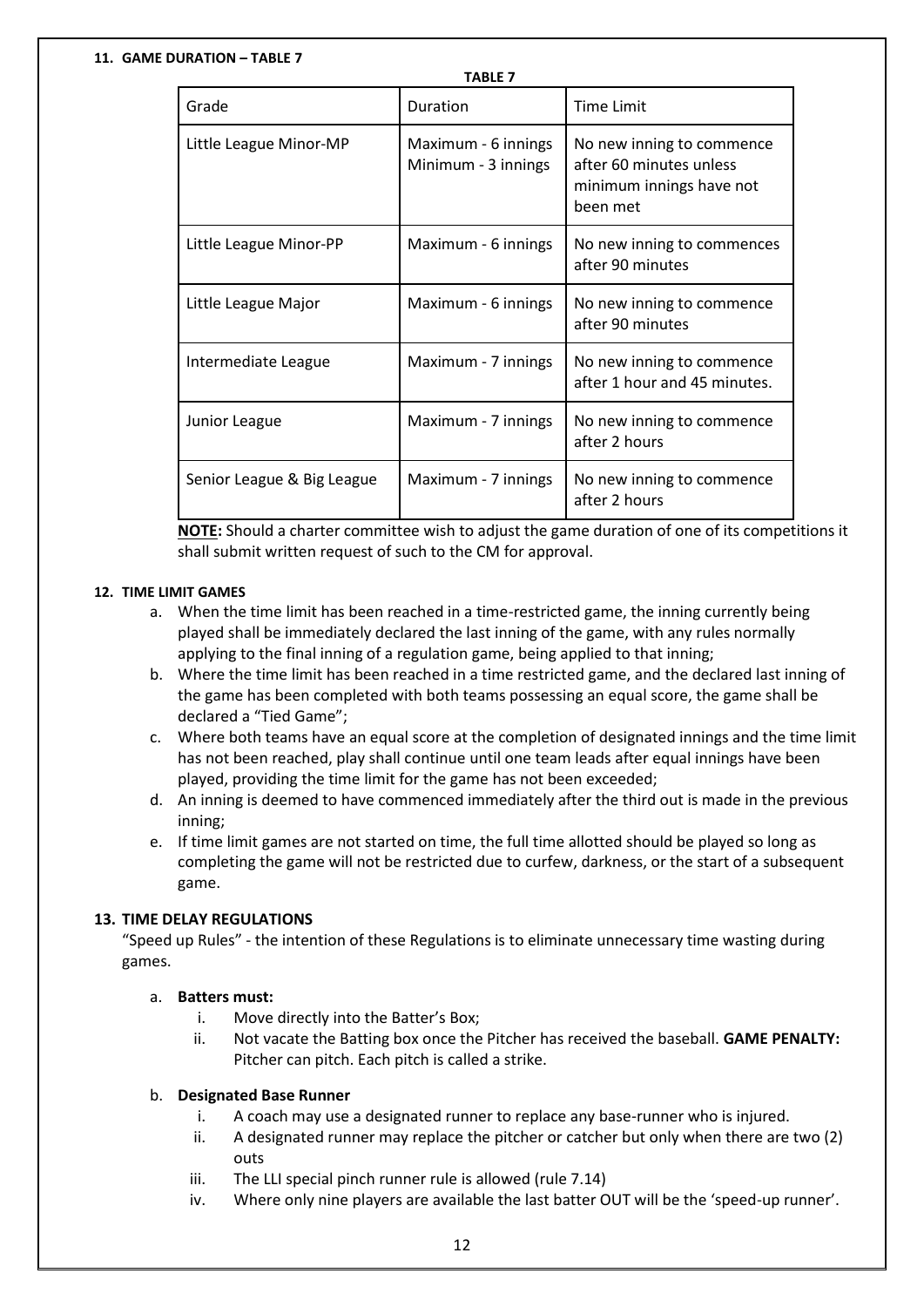#### c. **Innings Changeover**

- i. Max changeover between innings shall be 90 seconds. The Chief Umpire will call "ball out".
- ii. **GAME PENALTY:** If the pitcher is not ready within the allocated time, the Chief Umpire shall call "Play Ball" and indicate "One Ball" on the batter if in the opinion of the Umpire the Pitcher continues to delay the game.
- iii. If the Batter is not ready within the allocated time, the Chief Umpire shall call "Play Ball" and indicate "one Strike" on the Batter;
- iv. A "Ball" or "Strike" will be called by the Chief Umpire for each subsequent 10-second delay.

#### d. **Defensive Visits**

- i. Only one infielder at any time, (excl Catcher), can go to the mound, and only one such visit per inning will be allowed.
- ii. Coach visits rule (rule 8.06) applies.

#### e. **Offensive Visits**

i. Offensive visits are limited to three per game. An offensive visit shall be called any time an offensive player or coach delays the game for any length of time to talk with another offensive player or coach. An offensive player may be a hitter, base runner or on deck batter.

#### f. **Offensive Innings**

- i. Little League Major & Minor an offensive inning is complete with a 3rd out or a 6th run. The offensive inning will end at the completion of the play where the 6th run was scored. More than the maximum of 6 runs may have been scored during the final play, however only 6 runs will be recorded for the inning.
- ii. Junior League charter committees may decide to apply rule (i) above to Junior League competition during exhibition series play.

## g. **Dropped Third Strike**

i. A Dropped Third Strike is an automatic out in Little League Major and Minor Leagues however the normal Dropped Third Strike rule of baseball shall apply in the all other competitions.

#### **14. RESULTS OF MATCHES**

- a. Each team shall provide a scorer who shall keep a detailed score for their team and shall be responsible to see that the score book is signed by the umpire and that the game report is submitted;
- b. Team scorers shall sit together and as far away from the team benches as possible. The umpire may designate the position;
- c. All club teams Intermediate League and below must submit completed game reports by the available methods (refer to OSM) within 24 hours of the game being completed. Failure to do so will invoke a penalty of \$10 per report and further \$10 per report every week that game report is not submitted.
- d. All Junior League, Senior League and Big League matches shall be live scored using Gamechanger. No match report is required unless reporting incidents that occurred during the game that need to be addressed by the OSM. Failure to live score shall attract a \$10 fine per game irrespective of the reason for the live scoring not occurring
- e. Any changes to statistics must be made prior to the first finals game.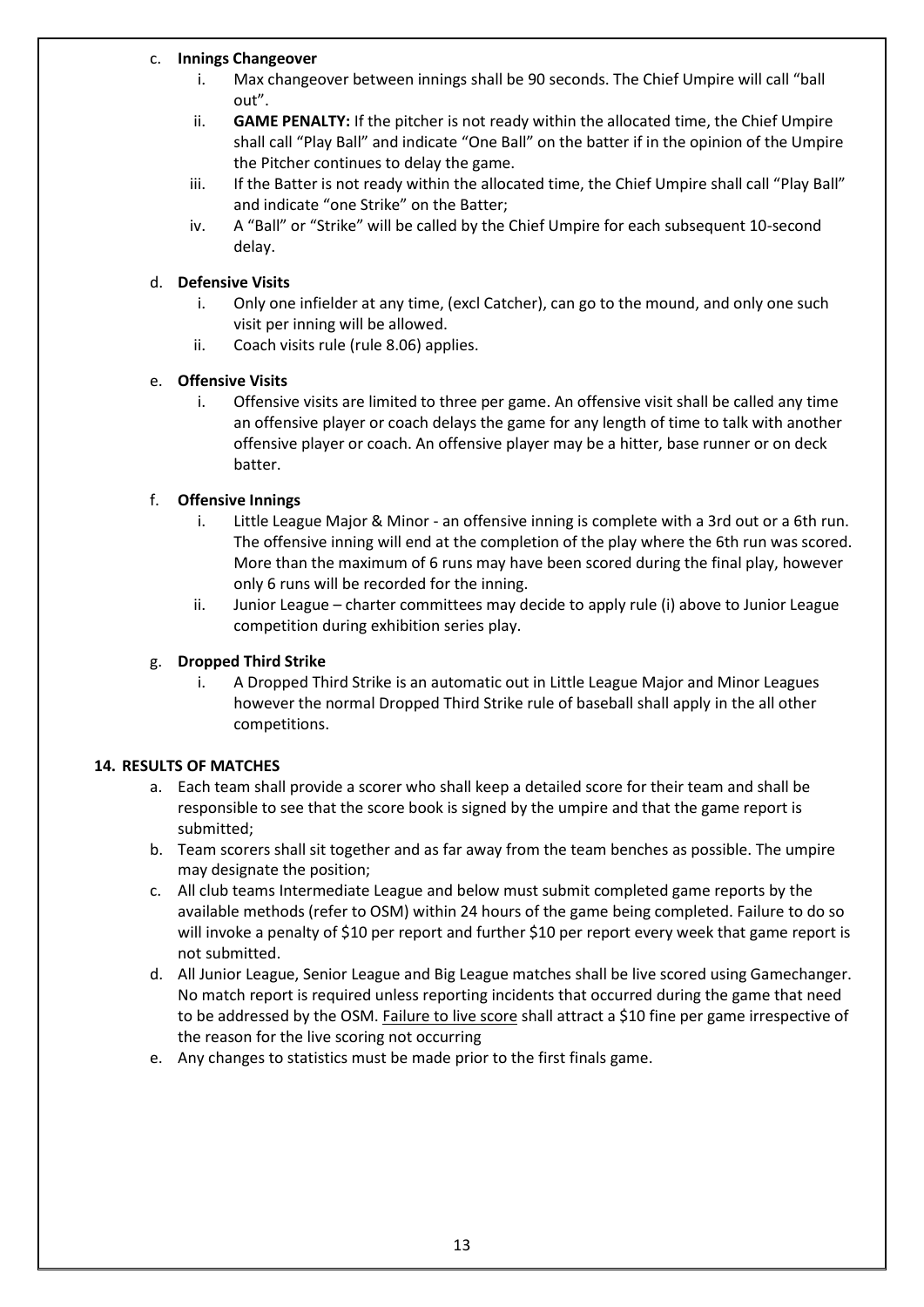#### **15. PROTESTED GAMES**

- a. Where the Head Coach protests a game, claiming a violation of Rules, By-laws and/or Regulations, notification must be received by the Chief Umpire at that time in the game and before the next pitch or the next out is made. The Chief Umpire shall ensure each team scorebook is notarised and signed accordingly.
- b. The lack of an Umpire's signature shall not invalidate the protest;
- c. A detailed written report of such incident shall be forwarded to the OSM within 48 hours of the occurrence of the incident;
- d. Protest reports, shall be accompanied by a lodgment fee as set down by the Board. The fee will be refunded at the completion of the hearing unless the protest is deemed frivolous;
- e. The lodgment fee is \$100;
- f. The OSM may refer protest reports to the P&D Committee for their consideration at the first available meeting if he / she deems necessary.

#### **16. ALCOHOL**

a. Alcoholic products shall not be sold by members or clubs and / or consumed by members within the confines of the complex within which any game is being played.

#### **17. OFFICIATING**

- a. The WA Baseball Umpires Association shall appoint a Little League Umpires coordinator (LLUC) who shall be responsible to BWA for the training, conduct and game performance of umpires in BWA competitions.
- b. Umpires are official representatives of BWA when officiating at BWA sanctioned games.
- c. Umpires must sign the score books in ink and if making a report, follow the procedures as stipulated by WABUA.
- d. All grades are to have a minimum of TWO umpires.
	- i. The plate umpire to be provided by the home team and the base umpire to be provided by the visiting team.
	- ii. In the case where an official umpire is provided for home plate, the home team will provide the base umpire.
	- iii. Where a game is played at a neutral venue, and the home team is not specifically identified, the team mentioned first in the fixtures shall be deemed the home team.
- **e.** Umpires in Chief (Plate Umpire) must be situated behind home plate and wear the necessary equipment i.e. Uniform top (Community Umpire Green Shirt), face masks chest plate, leggings, protective cup, enclosed footwear and dark grey umpiring pants, grey baseball pants or similar. Singlets, shorts, thongs and sandals are not permitted. Umpires in chief are not permitted to umpire from the mound during regular fixtures.
- **f.** All Umpires must be accredited 'Community Umpires' by the BWAUA.
	- i. At the beginning of the season a registry of Community Accredited umpires will be maintained by Baseball WA.
	- ii. The name of the plate umpire will be recorded by the scorers.
	- iii. When a home club has not supplied a Community Accredited Umpire to Plate a LL, Il, JL, SL game they will be subjected to the following escalation of penalties:
		- 1st game offence  $-$  a written caution.
		- Every subsequent game where a community umpire is not supplied that club will be fined \$20 per game.
	- iv. Fines must be payable before any of the teams at that club competing in any BWA competition (junior or senior) can participate in finals or club championships.
	- v. NOTE: Fines and penalties will be implemented from 2022/23 season

**A3.**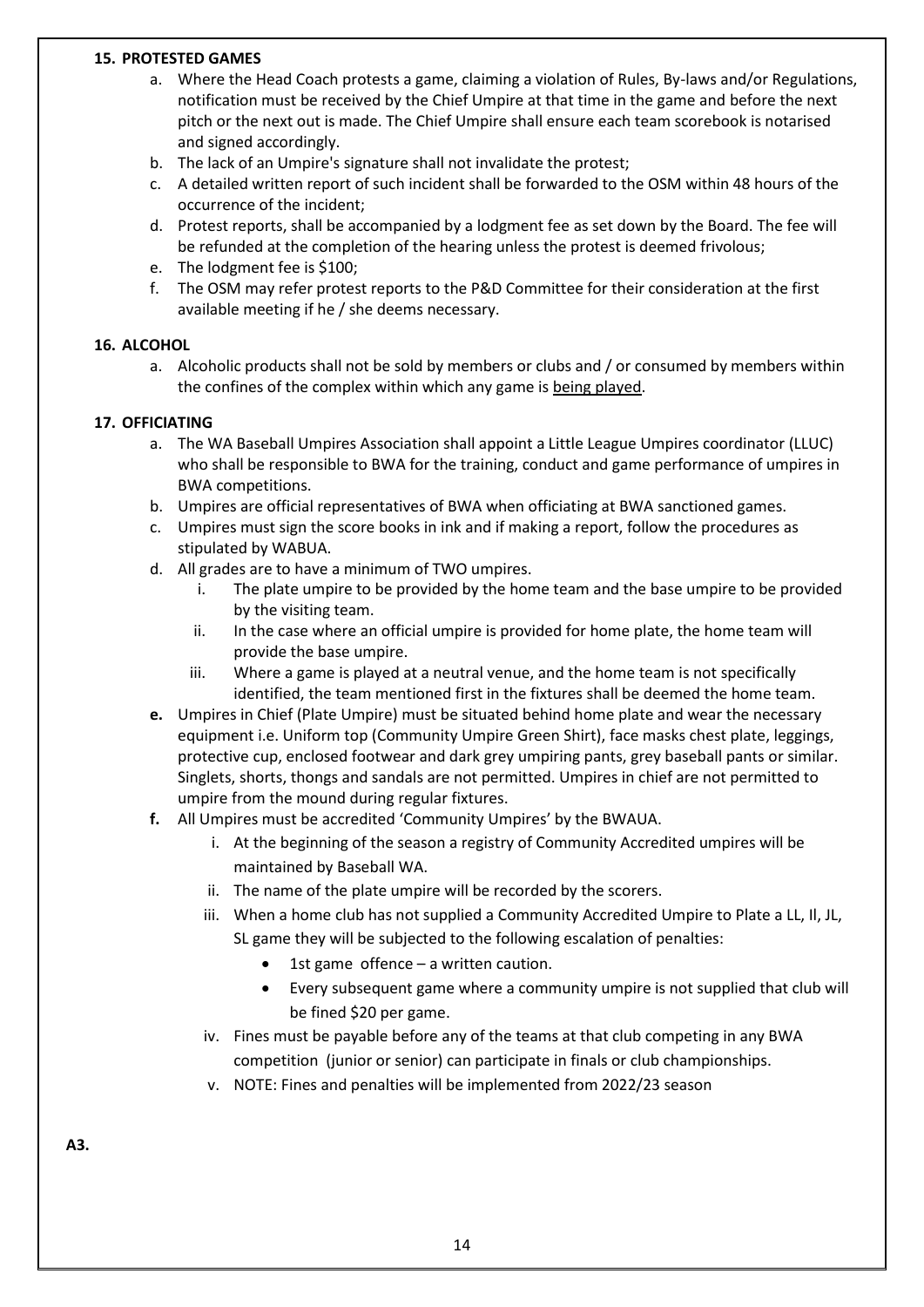#### **Finals Regulations**

#### **1. CLUB ELIGIBILITY FOR FINALS**

- a. Any club that owes monies to BWA and/or Scorers Association and/or Umpires Association ten (10) days before the first game of any Finals shall be disqualified from having ANY team participate in the finals;
- b. If a club is disqualified from competing in the finals as a result of being un-financial then in each grade where that club's teams are disqualified, all other financial teams shall move, in order, up the premiership table. These positions shall constitute the finishing order only for the purposes of playing the finals in each grade.

# **2. PLAYER ELIGIBILITY FOR FINALS**

Any player who has participated in 5 regular season games for a given team may play finals for that team except;

- i. In the opinion of the CM that a player playing in that team may cause a travesty of the game or bring the game into disrepute.
- ii. Any player who missed regular season games due to injury can provide the OSM with a medical certificate outlining the time period the player was not able to play. The player shall be awarded one game credit for each regular season game his/her team played during this period. Game credits will be applied to all age division teams that a player otherwise played in during the season.
- iii. Any player who is considered a "late registration" who does not meet the minimum number of games requirement shall be eligible to play for a team in finals on the proviso that (a) the player has not missed any games between the time of registration and the finals series and (b) the player was not a registered member in the previous season.

# **3. PREMIERSHIP FORMAT**

- a. Standings
	- i. Each charter (8) shall, regardless of regular season schedule, maintain their own individual ladder inclusive of all games regardless of opponent.
	- ii. Standings will be in order of WINNING PERCENTAGE, ie: (WINS + .5 X # TIES/ (TOTAL GAMES PLAYED)
	- iii. If teams are tied in the standings, LLI rules shall apply (Section III Tiebreaker procedures under Tournament).
- b. Each charter shall have its own finals series for Senior League, Junior League and Intermediate League Competition of at least one week. The format shall be set by the CM.
- c. Where a charter has a low number of teams in an age division, the finals series may be merged with another charter at the discretion of the CM.
- d. The format set by the charter committee must ensure that every team in the competition participates on all days of the finals.
- e. All Big League competitions must have finals rounds with a format set by the CM.
- f. Game duration shall be the same as the regular season matches.
- g. In the event of a tied score play shall continue until one team leads after equal innings have been played (normal 'extra innings' rules).

**NOTE:** Whilst finals series for Little League are not prohibited, they are to be discouraged.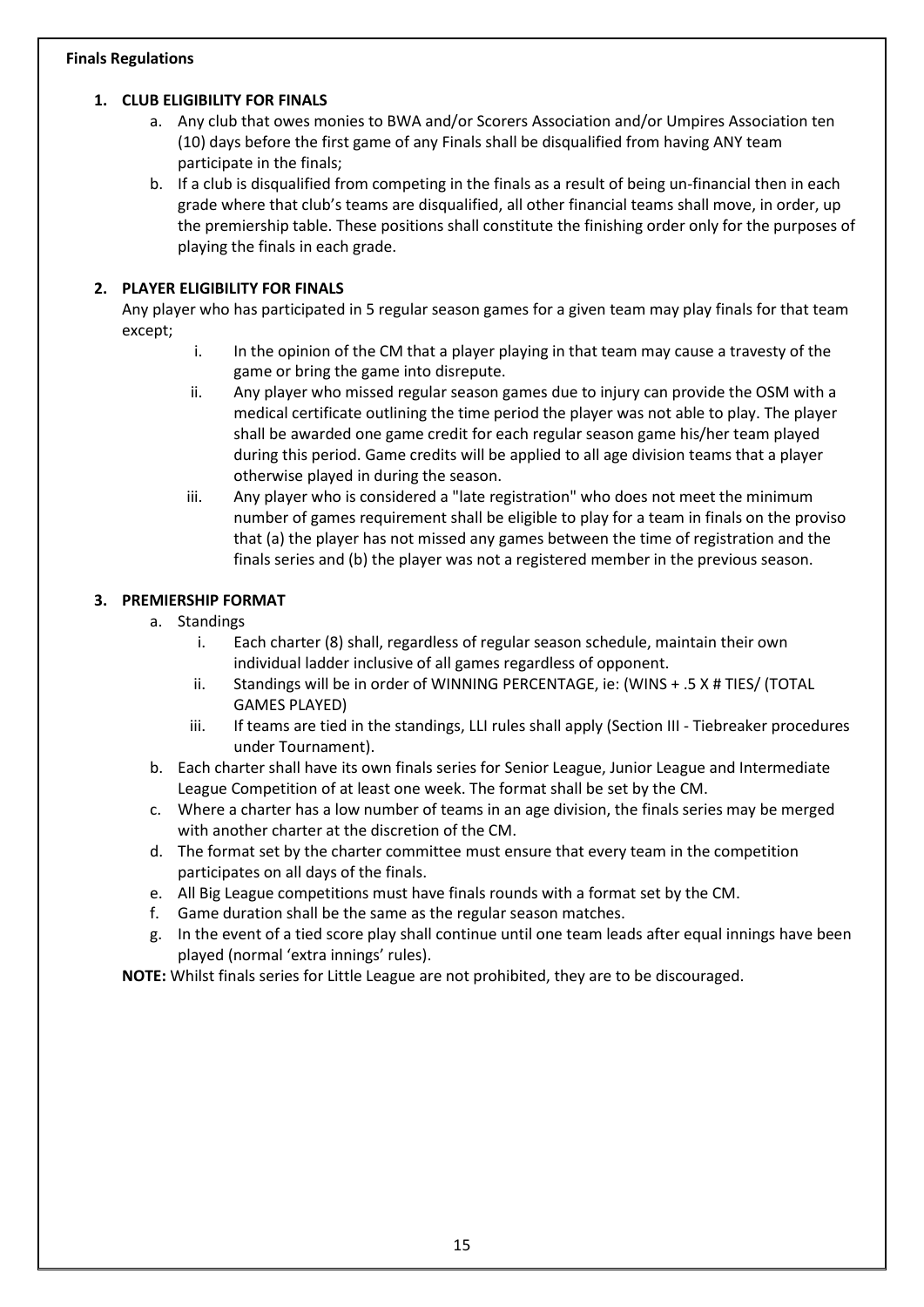# ADMINISTRATION

#### **B1. Authority of By-laws**

- 1. These By-laws shall apply to all regular season **CLUB** Little League-Minor, Little League-Major, Intermediate League, Junior League, Senior League, Big League and Champions Cup matches.
- 2. These By-laws shall apply to any player aged 7 to 18 inclusive playing in any club-based competition. By-laws noted as Little League shall apply to players aged 7 to 12 inclusive, those noted as Intermediate League shall apply to players 11-13 years old, those noted as Junior League shall apply to players aged 13 and 14 years old, those noted as Senior League shall apply to players aged 15 & 16 years old and those noted as Big League (Divisions 1 & 2) to players aged 17 & 18 years old – when playing in other competitions.
- 3. Unless otherwise stated in these By-laws, the Rules of Little League Baseball (green book) as currently endorsed by Little League International (LLI) will prevail. Little League (Major) rules shall apply to all grades and divisions of Little League.
- 4. By-laws, as provided in the Constitution provision 9.3, can be amended by the Board of Directors of Baseball WA (BWA) from time to time.
- 5. By-laws will be current as at the 1st of October each year.
- 6. In these by-laws, unless inconsistent with the context, words denoting one gender shall include the other gender.
- 7. The Little League District Administrator (LLDA), through the BWA Competitions Manager (CM) and Operations Support Manager (OSM), shall be charged with enforcing these by-laws.

#### **B2. Club & Charter Regulations**

- 1. Charter Committees
	- a. Each charter shall form a committee annually
	- b. Each club shall be allocated to a charter annually by the LLDA at a pre-season meeting (Team Nomination Night), with consideration given to LLI charter formation rules, location and size of clubs and the ramifications on surrounding charters.
	- c. The rules, requirements and powers of the Charter Committee shall be as per "Appendix 1" and shall include;
		- i. No person shall serve as President of more than one charter at any one time.
		- ii. The charter committee shall be responsible for:
			- 1. Developing and enforcing charter-specific by-laws (such by-laws may not contradict any BWA or LLI rules)
			- 2. Charter fixtures
			- 3. Developing and enacting a charter development plan
			- 4. Providing an annual development report to the LLDA
			- 5. Forming and operating all charter-based teams
			- 6. Submitting a Monthly Community Umpiring form to the CM as supplied by BWAUA

#### 2. Finance

- a. Any club which is unfinancial with BWA, the WA Baseball Umpires Association or the WA Baseball Scorers and Statisticians Association shall be subject to such penalty as is consistent with BWA Metro Competitions regulations and the BWA Finance Policy.
- b. Any person owing money to BWA or one of its business partners shall not be allowed to compete in any competition until such time as the outstanding moneys have been paid.
- 3. Player Eligibility and Clearances
	- a. A club can, at any time, clear or release a player of any further obligations to the club. Clubs seeking clearances for players will make application to the respective club using the BWA Clearance On-line process. Players seeking clearances are required to be financial with their original club prior to the clearance being granted. Clubs are required to complete clearances within one week.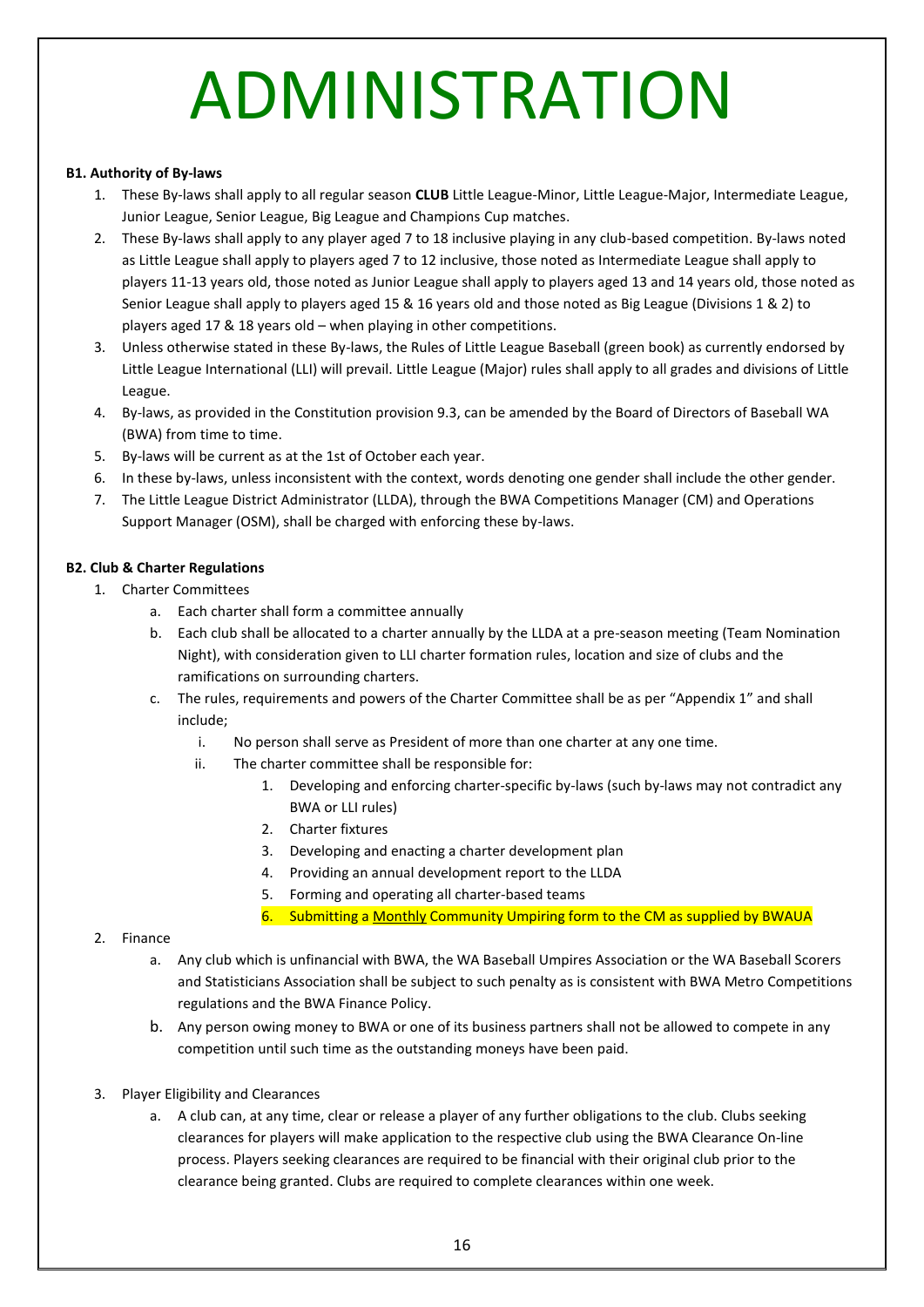- b. Players may play their first game of baseball with any club. There are no residential restrictions on players except if a player has previously played at a tee-ball club that has a formal agreement with a baseball club that has been approved by BWA then such player is tied to the said baseball club.
- c. No player who is registered as a playing member with one club shall be allowed to play with another club until the player has obtained a clearance from the club with which he is already registered. A player is permitted to play with one club and coach at a different club.
- d. Clearance is acknowledged when the former club submits the completed clearance form with all signatures to the BWA Operations Support Manager. The OSM will complete the clearance on the Database.
- e. No clearance shall be granted after December 31st of the current season.
- f. Any player changing club that also results in a change of charter without having changed residential address shall be subject to the National Clearance Policy as defined by Baseball Australia.
- g. Interstate players must produce a clearance form from their last club with which they played. Use the BWA Player Registration/Clearance form and send the completed form to the OSM.
- h. Playing a player who has not obtained a clearance will result in forfeiture of any game played by the player whilst not cleared and a fine of \$100 per game against the offending club.
- i. Any player who is denied a clearance by his/her existing club will be eligible to appeal to the CM for a transfer between clubs if they move their place of residence and are closer to the club they wish to transfer to, assuming the player has no outstanding financial commitment to his/her existing club.
- j. Any player who is denied a clearance by his/her existing club will be eligible to appeal to the CM for a transfer between clubs if their parents are separated and they nominate two residential homes in two different locations, assuming the player has no outstanding financial commitment to his/her existing club.
- k. Any player wishing to transfer from a club that is not fielding any teams (that the player is age qualified to participate in) in the current season shall be granted an automatic clearance to any club of his/her choice.
- l. Any player residing in a regional area may play with a metropolitan junior baseball club without the need of a clearance from his/her regional association and may continue to play in his/her regional competition concurrently. However, the player may only play for one metropolitan club (cannot transfer to another club). The player shall continue to be considered a regional player and may only participate in his/her regional charter-based teams. The player must complete the Dual Registration Form and submit to the OSM.
- m. Any player who transfer from one club to another where the new club is in a different charter to the player's old club, the player shall be ineligible to play for in the charter's All-Star team (tournaments) in any age division for 12 months, unless one of the following exemption to this rule applies, being:
- 1. the player submits a charter clearance request to the old charter committee which is approved, or;
- 2. the player resides within the new charter's boundary, has completed the charter clearance form and submits such form with the required supporting documents to the OSM and receives OSM confirmation (joint custody arrangements as per LLI rules apply where applicable), or;
- 3. the player attends school within the new charter's boundary, has completed the charter clearance form and submits such form and the required supporting documents to the OSM and receives OSM confirmation.

#### 4. Team Nominations & Fixtures

- a. Metropolitan clubs, through the appointed club Player Agent, are required to nominate teams by submission of the required form to their Charter Committee no later than the 1<sup>st</sup> Monday in September each year.
- b. The charter committees shall be responsible for setting fixtures of their own club-based competitions.
- c. Where charters operate a combined competition, the relevant committees shall appoint a fixtures coordinator for such competition. The person appointed must be advised to the OSM.
- d. Exhibition Season (Development) commencing at the start of each Little League season (Major and Minor-PP) and for a period of no less than one full round (ie each team plays each other once), fixtures shall be scheduled as 'exhibition' and no premiership points awarded for results. Intermediate League & Junior League competitions may also adopt this rule although it is not compulsory.
- e. The CM shall be responsible for setting fixtures for all Club Championship competitions.
- f. It is the responsibility of each Charter ADA to ensure that fixtures for his/her charter are prepared and forwarded to the OSM no less than two weeks prior to the commencement of the season.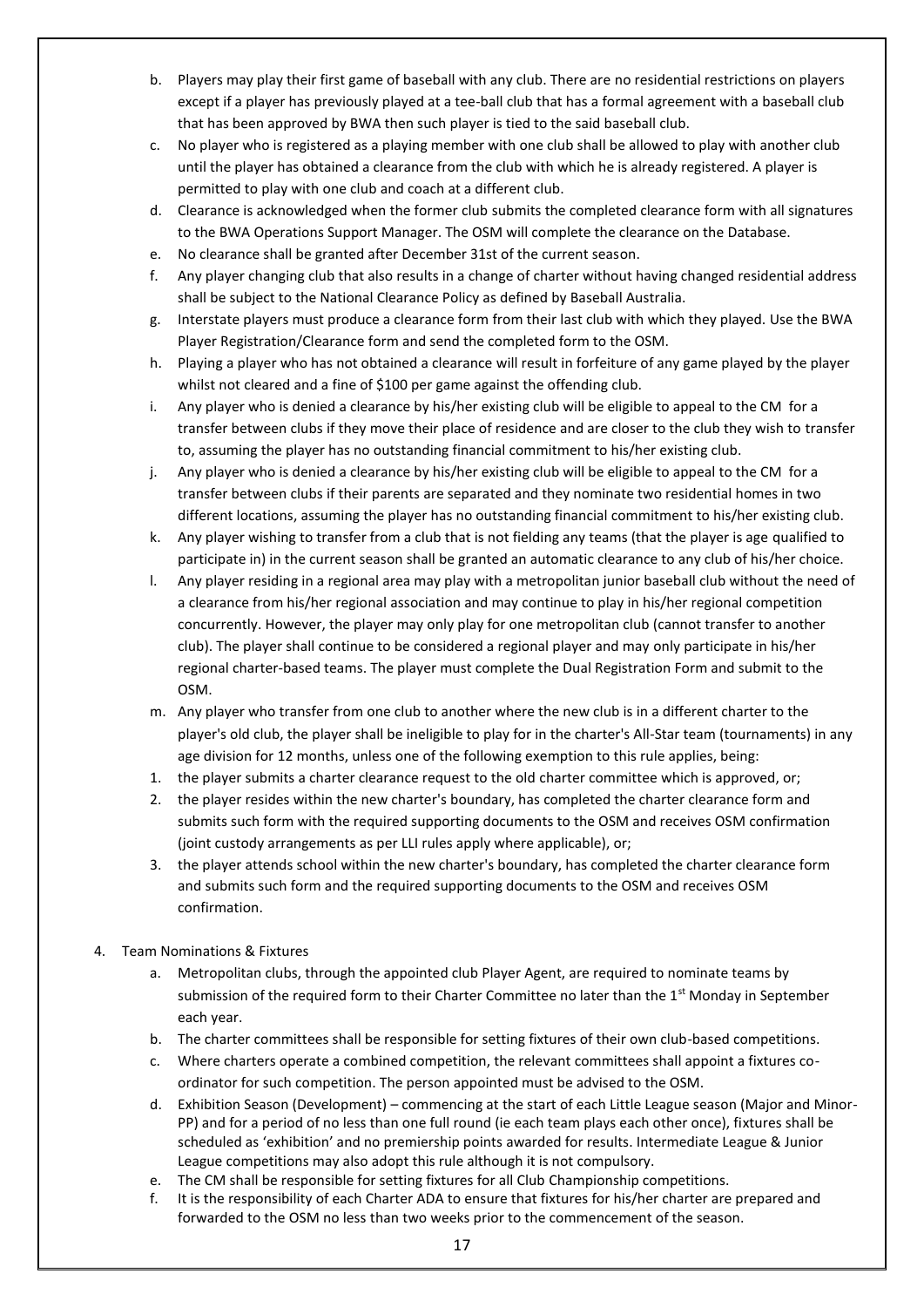- g. Fixtures must comply with BWA's Competitions Policy.
- h. A club withdrawing a nominated team after the fixtures are finalised (ie uploaded to the Baseball WA website or GameChanger), shall pay a penalty of \$200.
- i. Regional associations affiliated with Baseball WA are required to submit their fixtures to the OSM no later than two (2) weeks prior to the first game.
- j. Two or more clubs from the same charter may nominate a combined team in any Champions Cup.
- k. Clubs may nominate multiple teams in Champions Cup (U13, U15 & U17s).

#### **B3. Registration of Players**

- 1. The General Manager shall appoint a Little League Department Registrar (OSM) who shall keep a true record of all registered clubs and players, clearances and the results of all Little League and Junior League games played under the control of BWA. It is a responsibility of the club concerned to ensure that all players are correctly registered;
- 2. The OSM shall deal with all matters relating to registrations and clearances, and may refer any dispute or irregularity to the CM for resolution;
- 3. The CM may require the production of evidence either written or spoken from the club or person, to establish bona fide's of matters before them, and may refuse any registration or clearance until such evidence is produced.
- 4. All players shall complete and sign an official registration form that the club will keep on file (or Clubs may choose the on-line Registration system to register players). The information from the registration form must then be uploaded by the BWA club database prior to the player participating in their first game. Failure to do so will result in a \$100 fine for each game that the player participates in prior to being posted on the database.
- 5. The CM reserves the right to refuse registration of a player if he/she considers the player's safety is threatened by participation in baseball;
- 6. A player once registered with a club remains a registered member of that club until such time as the player seeks and is granted a clearance to another club regardless of any change in place of residence
- 7. Any BWA registered player remains bound by the rules of BWA including the adherence to Policies appended to these By-laws;
- 8. The penalty for playing an unregistered player (or playing a registered player outside his /her age-group without permission) shall be \$100 by the offending club;
- 9. Registration Procedures
	- a. Clubs are required t[o use the online](about:blank) [Registration proces](about:blank)s.
	- b. Ensure players have registered on the database before they play.
	- c. Submit Team Nomination Form by the  $1<sup>st</sup>$  Monday in September.
	- d. Inform the Little League Registrar well in advance of any withdrawal or regrading of teams.
- 10. Dispensations
	- a. Requests relating to playing an age group older than which a player is age eligible will not be considered.
	- b. Requests relating to playing an age group for which a player is more than one year too old will not be considered.
	- c. Requests relating to playing an age group for which a player is up to one year too old can be granted by the charter committee if all delegates are unanimously in agreement. Such approved requests must be sent to the OSM on the usual dispensation forms at the same time as the first relevant match report (requests that have majority but not unanimous delegate support must be sent to the OSM in the usual way for consideration by the CM.)
	- d. Charter committees shall not add restrictions to any dispensation granted. Any player granted an age dispensation shall have the same rights as any player participating in the same competition.
	- e. A player once granted dispensation cannot compete in any State Championships, Champions Cup or play in any other grade. (EXCEPTION: Players may play for Tiger Academy in the State Championships.)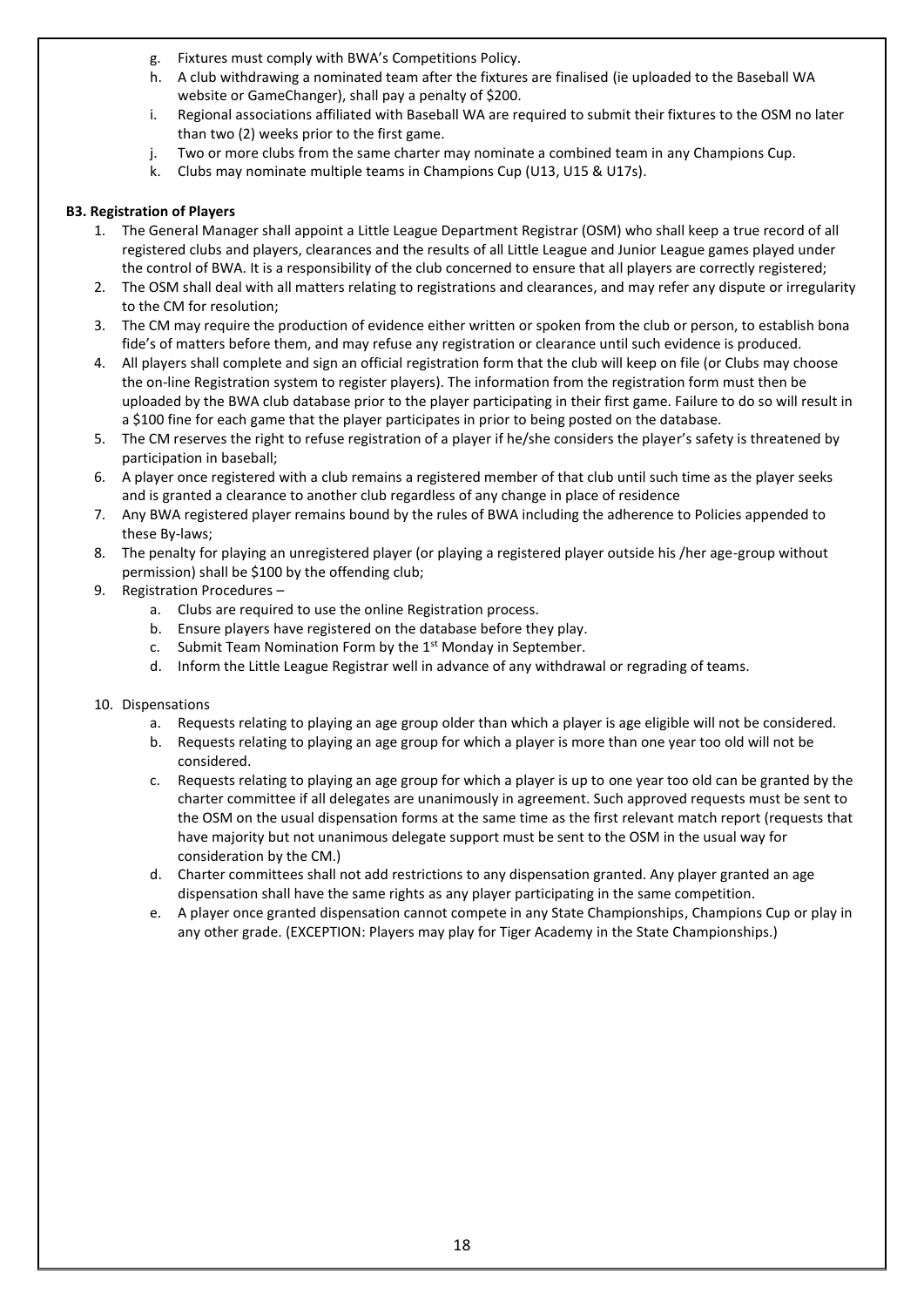#### **B4. Coaching Accreditations**

All coaches must comply with the national coaching accreditation standards set by Baseball Australia. At present these are as follows (club coaches are defined as any coach that enters the playing field / dugout during a game):

|                                                                              | Not accredited under old system.                                                                                                                              | Current accreditation under old system.                                                        |
|------------------------------------------------------------------------------|---------------------------------------------------------------------------------------------------------------------------------------------------------------|------------------------------------------------------------------------------------------------|
| Club Coaches<br>- Little League-Minor<br>- player pitch and machine<br>pitch | Working With Children Check - Sport<br>Australia General Principals -<br>Certification A                                                                      | Minimum of Level 2 is acceptable up until expiry                                               |
| Club Coaches<br>- Little League-Major through<br>to Big League               | Certification B (requires Cert A to be<br>completed first)                                                                                                    | Minimum of Level 2 is acceptable up until expiry                                               |
| <b>Charter Assistant Coaches</b>                                             | Certification B (requires Cert A to be<br>completed first)                                                                                                    | Minimum of Level 2 is acceptable up until expiry or<br>1 September 2021, whichever comes first |
| <b>Charter Head Coaches</b>                                                  | Certification C (requires Certs A & B to<br>be completed first)<br>Coursework component only in 2021<br>Coursework and practical assessment in<br>2022 onward | Minimum of Level 3 is acceptable up until expiry or<br>1 September 2021, whichever comes first |

#### **B5. Awards**

- 1. No individual performance based recognition shall be awarded at Little League levels.
- 2. Big League 1 grade will be awarded an overall MVP, Batting and Golden Glove award.

#### **B6. Breaches of Regulations**

- 1. The Board may endorse any suspension or disqualification imposed by any controlling body of baseball if notification of such suspension or disqualification has been placed before the Board in writing;
- 2. Any person or club under suspension or disqualification by BWA shall be barred from taking part in any match under the control of BWA, except that unless the offending person was an umpire at the time of the offence they may participate in matches as an umpire during their suspension;
- 3. Any association, club or member failing to carry out any reasonable direction of the Board shall be liable to suspension, disqualification or other such penalty as the Board may determine.
- 4. Players found guilty of an offence must serve the full penalty in the grade in which the penalty occurred and as documented in the P&D Report with the next eligible playing date clearly stated. The P&D Chairman or Tribunal will decide the penalty as they deem appropriate. The player is able to participate in any game they are otherwise eligible to play at the commencement of the day recorded.
- 5. All regulations in relation to specific offenses, protests, appeals and reporting mechanisms as determined by the BWA Competitions department shall apply.
- 6. The BWA Board has mandated that the following Schedule of Penalties shall apply:

#### **SCHEDULE OF PENALTIES**

| <b>OFFENCE</b>                               | <b>PENALTY</b>                        |
|----------------------------------------------|---------------------------------------|
| Breach of Pitcher & Catcher Restrictions,    | If team won the game - Forfeit        |
| and/or;                                      | Head Coach: 2 game suspension         |
| Player not meeting minimum participation     |                                       |
| requirements                                 |                                       |
| Playing an unregistered or ineligible player | \$100 per offence and forfeit of game |
| Playing an uncleared player                  | \$100 per offence and forfeit of game |
| Late submission of Game Reports              | \$10 per Game Report                  |
| Failure to live score                        | \$10 per Game not scored live         |
| Withdrawal of team after fixtures have been  | \$200 per team                        |
| loaded onto the LLWA website                 |                                       |

**Payment of Monetary Penalties:** Any monetary penalty imposed in respect of these regulations shall be paid to BWA/LLWA within fourteen (14) days of receiving an invoice. Should the penalty remain unpaid, the Club shall be declared not financial and cannot participate in Finals / Club Metro Championships or Club Championship Tournaments.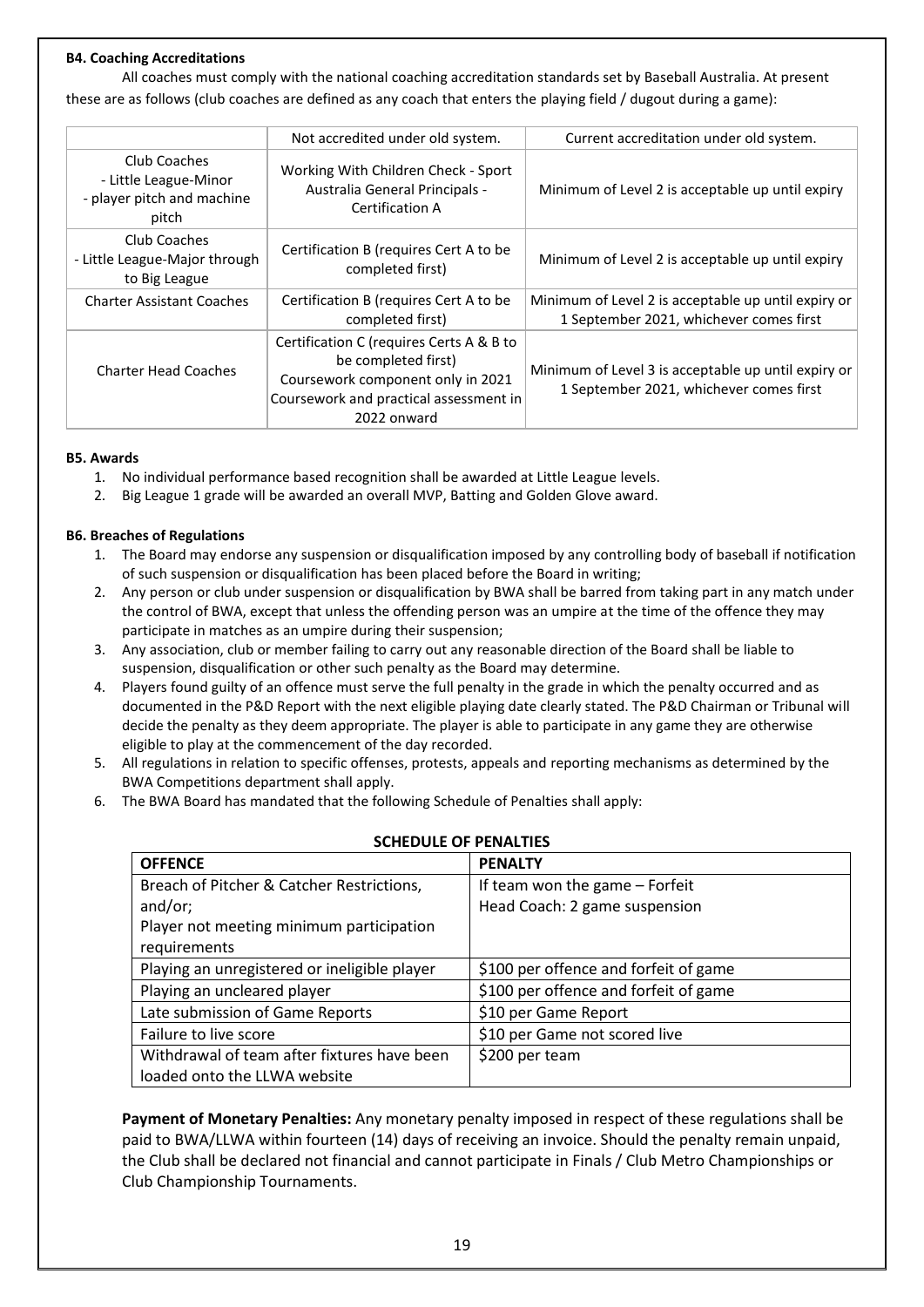# **APPENDIX 1 CHARTER COMMITTEE**

#### **FUNCTION OF A CHARTER COMMITTEE:**

A Charter Committee:

- shall be considered a Sub-committee of Baseball WA.
- shall uphold both the spirit and wording of rules, regulations and policies established by Little League International, Baseball Australia and Baseball WA.
- shall be responsible for conducting all business as deemed necessary to ensure that all the charter's club teams are appropriately scheduled to play in competitions.
- shall be responsible for developing and putting into action plans for membership growth.
- shall be responsible for conducting all business as deemed necessary to have representative teams participate in LLI tournament pathways and other pathways created by and / or endorsed by Baseball WA.

#### MEMBERSHIP TO THE CHARTER COMMITTEE

Persons may become members of a Charter Committee in one of two ways:

- 1. Be appointed to the Charter Committee by a member club, or;
- 2. Be elected to an Executive Committee position

#### **APPOINTMENT TO THE CHARTER COMMITTEE**

Each member club shall nominate individuals to serve on the Charter Committee. The number of members from each club shall be as follows:

2 clubs in the charter - 4 persons each

3 clubs in the charter - 3 persons each

4 or more clubs in the charter - 2 persons each

#### **ELECTION TO THE EXECUTIVE COMMITTEE**

Members appointed to the Charter Committee by member clubs plus any other financial member of any member club may seek election to an Executive Committee position.

The Charter Committee shall determine the length of service for each Executive Committee position which shall be at least one year and no more than three years from the date of appointment. This shall be determined prior to the position being filled.

The Secretary shall ensure that any vacant Executive Committee position is advertised to all financial members of member clubs within 14 days of the vacancy. Nominations shall be received by the Secretary no later than 28 days from the advertisement.

Where more than one nomination is received for any vacant Executive Committee position, the successful nomination shall be determined by a vote of those Charter Committee members appointed by member clubs who shall be entitled to one vote each. The successful candidate shall be the person receiving the most votes. In the case of a tie, the Charter President shall cast the deciding vote (where the President's position is being voted on, the longest serving Vice President shall cast the deciding vote - where the Vice Presidents have served for an equal time, the VP-Little League Operations shall take priority).

#### **CONFLICTS OF INTEREST**

All members, regardless of method of appointment to the Charter Committee, must consider positions they hold with member clubs or other organisations, and determine whether duties associated with such positions have the potential to place them in conflict with the overall interests of the Charter (ie club v charter).

In such cases, the member would be expected to make a choice between membership of the Charter Committee and the other positions held elsewhere.

#### **CHARTER COMMITTEE VOTING**

Where issues tabled at Charter Committee meetings require a decision to be made, and thus a vote is to be conducted, each person on the Charter Committee (both Executive and General) shall be entitled to one vote. Issues shall be deemed as carried if a vote of 50% plus one of the Charter Committee members present vote in favour of the issue.

Proxy votes shall not be accepted.

Should an issue be deemed sufficiently urgent by the Charter President that consideration and voting is done via email, such decisions shall be tabled and minuted by the Secretary at the next formal meeting of the Charter Committee.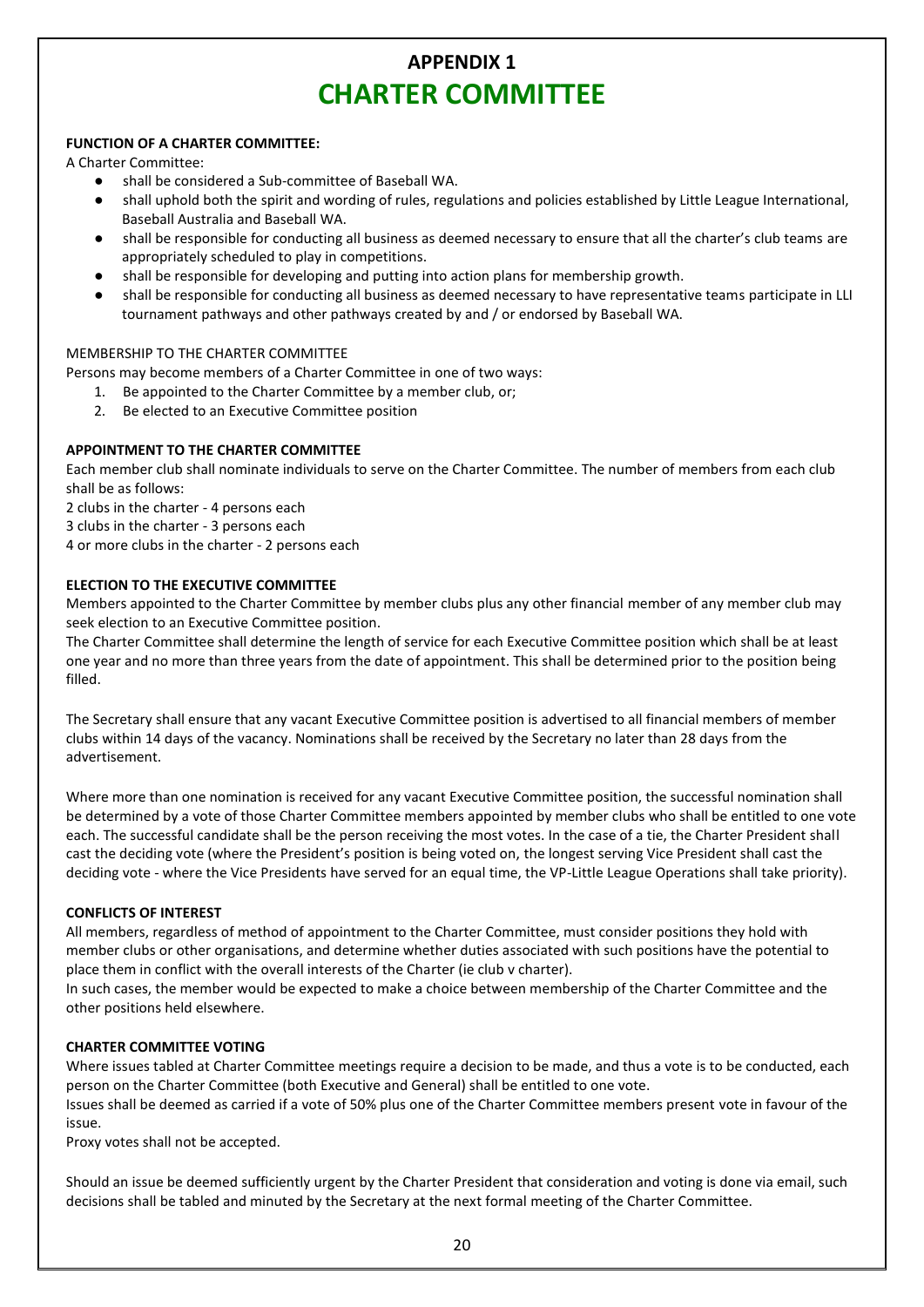Members must declare any conflict of interest they have with any issue being tabled and excuse themselves from any voting procedure.

#### **CHARTER COMMITTEE MEETINGS**

Charter Committees shall meet, at a minimum, once per month from August through the completion of commitments by all of its tournament teams.

Additional committee meetings may be held at the discretion of the Charter President.

The Charter President shall table and have endorsed a meeting schedule for the following 12 month period at the Charter Committee's August meeting annually.

#### **REPORTING TO BASEBALL WA**

The Charter Committee (through its President) shall at all times report to Baseball WA (through its District Administrator).

Baseball WA shall always reserve the right to:

- Determine which clubs are members of which charter ensuring LLI compliance requirements are adhered to.
- Remove an Executive Committee member from his / her position if deemed necessary.
- Veto a decision by the Charter Committee should it feel such decision is not in the interests of the sport.
- Take any additional action that it feels is necessary to ensure that members, clubs and/or the sport are protected.

# EXECUTIVE COMMITTEE

#### **STRATEGY, POLICY & COMPLIANCE**

#### **LEAGUE PRESIDENT / ASSISTANT DISTRICT ADMINISTRATOR**

- Responsible for all aspects of the charter's Annual Key Result Schedule (AKRS) and the annual review process with BWA's consultant.
- Meet with clubs within the charter to (1) collate and understand each club's strategic objectives and (2) encourage each club to align their objectives to the BWA Strategic Plan.
- Represent the charter in discussions with the BWA Board relating to the BWA Strategic Plan.
- Be responsible for creating a charter development strategic plan (and resultant operational plans) and table for charter committee approval. Regularly table the strategic plan for review, ensure it is aligned with the BWA Strategic Plan objectives and assess success in terms of achievement against the objectives.
- Develop selection protocols for tournament team coaches and players and table for charter committee approval.
- Chair all charter committee meetings.
- Create an annual charter committee meeting schedule
- To ensure necessary policies are documented, approved by the charter committee and reviewed annually for relevance and compliance.
- To ensure all rules set by Little League International, Baseball WA and / or Baseball Australia are being fully complied with by the Charter Committee, tournament teams and member clubs.
- To regularly review the performance against objectives of the Operational Management team.
- To review the charter's Development Philosophy document to ensure it continues to follow the guidelines set by Baseball WA and is being implemented by charter personnel.

#### **OPERATIONAL MANAGEMENT**

#### **CHARTER COMPETITIONS MANAGER**

- Collate team nominations and club scheduling requirements.
- To assume the duties associated with the position of Player Agent as applicable to WA.
- To discuss team nominations with member clubs including discussion surrounding ensuring players meet tournament team eligibility requirements. Sign off the team nomination forms.
- Develop, maintain and enforce local charter by-laws (that do not compromise LLI or LLWA/BWA regulations & by-laws) and table for charter committee endorsement. Submit such to the LLWA Competitions Manager for approval.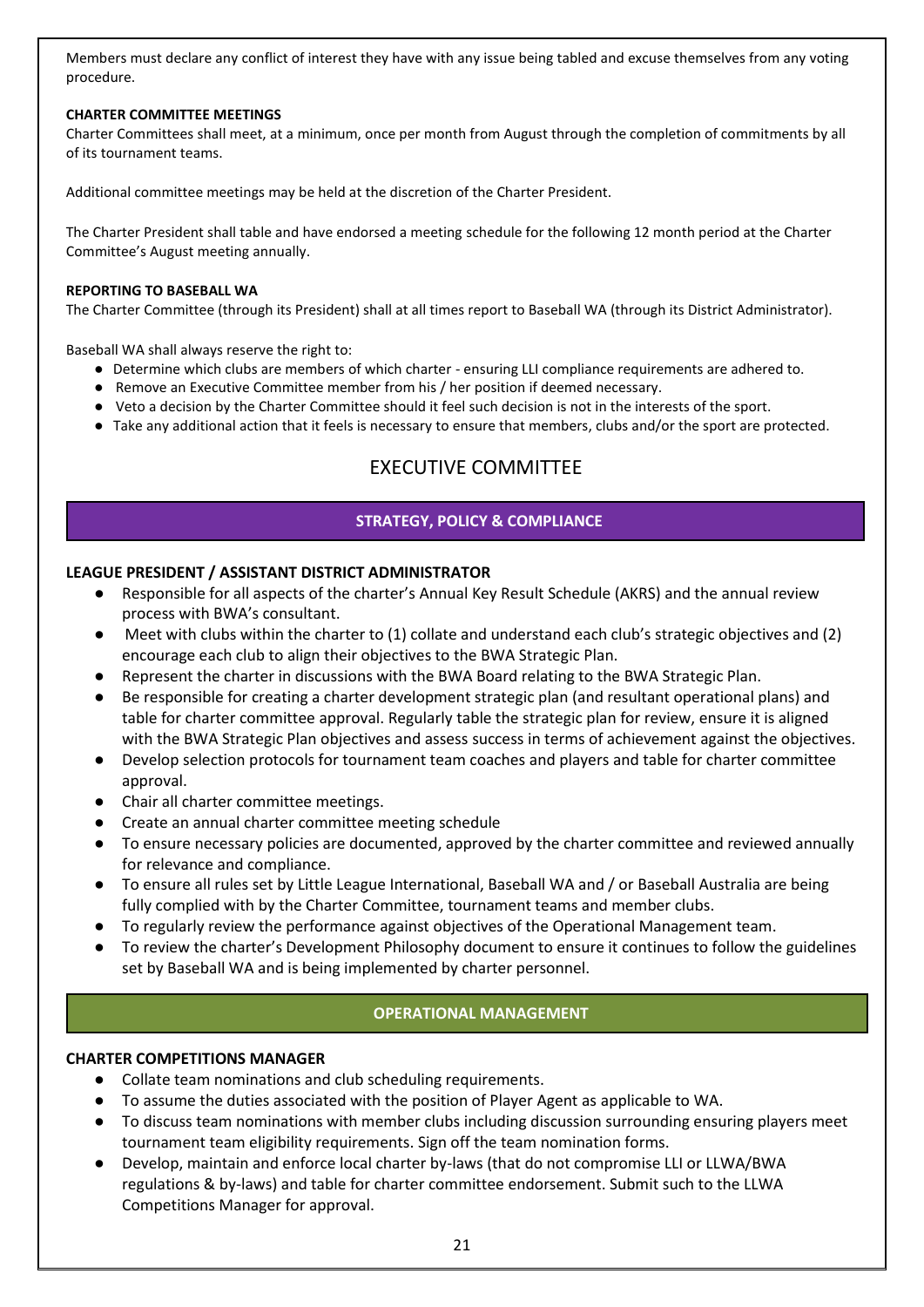- Prepare fixtures for all competitions under charter control and have approved by the charter committee.
- Liaise with equivalent person in other charters to ensure any necessary cross-charter fixture issues are taken care of.
- Receive dispensation requests and table for charter committee approval.
- To act as the charter's Technical Director (ie rules, regulations, compliance requirements).
- To provide all fixtures including mid-season changes to LLWA's Operations Support Manager.

#### **REPRESENTATIVE TEAMS MANAGER**

- Develop, publish and implement timetables for all key operational issues relating to the charter's tournament teams.
- Be responsible for the selection of coaches, executive officers and players into representative teams in compliance with the agreed protocols.
- To ensure all members of tournament teams are compliant with Little League International, Baseball Australia and Baseball WA rules and make application (through the LLDA) for dispensation as needed.
- To ensure all aspects of representative team operations are in keeping with the charter's philosophy document.

#### **COACHING AND DEVELOPMENT MANAGER**

- To work with the Assistant District Administrator and BWA's Development Manager on implementing the charter operational plan.
- To work with the Representative Teams Manager on implementing charter tournament team selection protocols.
- To ensure the charter conducts a Level 0 umpire course by 30 November annually.
- To work with clubs on developing and implementing plans to increase the number of accredited coaches within the charter.
- To produce and implement operational plans designed to fulfill the objectives of both the charter and Baseball WA's strategic plans, specifically related to membership targets.
- To ensure all aspects of individual development are in keeping with the charter's philosophy document.

# **OPERATIONAL SUPPORT**

#### **TREASURER**

- Be responsible for the regular review of and compliance with the charter Finance Policy. Including the operation of a charter bank account.
- To receive all invoices for payment, table at charter committee meetings for approval and make such payment and to receive all incomes and deposit to the charter bank account.
- To table a financial report at all charter committee meetings.
- To be responsible for submitting orders for uniforms and apparel through the required processes

#### **SECRETARY**

- Minute all charter committee meetings & submit such minutes to LLDA within 14 days of the meeting taking place.
- Complete the BWAUA Community Umpiring Form and submit to [competitions@baseballwa.asn.au](mailto:competitions@baseballwa.asn.au) monthly during the season.
- Maintain the charter's website and Facebook page.
- To ensure that the charter's website maintains a library of all current policies and the strategic plan.
- To open and maintain a Post Office box (if necessary).
- Prepare and email reports as needed to club delegates as way of communicating charter activities and relevant information – such as fixture changes, tournament team tryouts etc.

#### **GENERAL COMMITTEE**

Any person appointed to the Charter Committee by a member club but not taking up an Executive Committee position shall be a General Committee member.

General Committee members may be allocated specific tasks outside the Executive Committee positions at the discretion of the Charter Committee.

Examples of other positions (non-Executive) recommended by Little League International are as follows: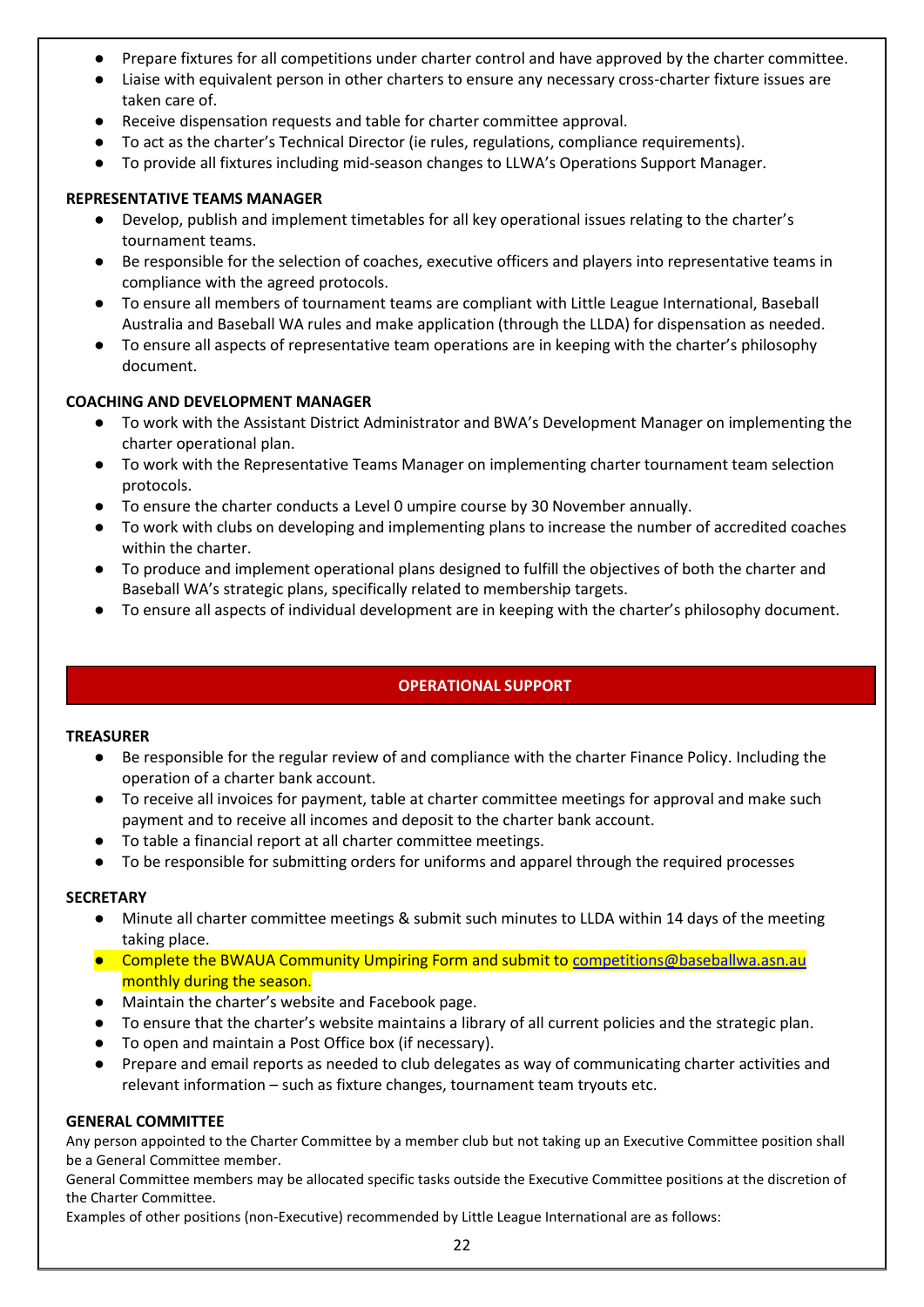#### **TOURS MANAGER**

- Co-ordinate, promote and handle all operations of Charter teams participating in BWA's overseas tours programs and pathways.
- To develop and implement a marketing and promotional plan to all charter members to maximise the number of tours the charter participates in.

**SAFETY OFFICER -** The Safety Officer coordinates all safety activities including supervision of ASAP (A safety Awareness program), ensures safety in player training, ensures safe playing conditions, coordinates reporting and prevention of injuries, solicits suggestions for making conditions safer.

**INFORMATION OFFICER -** The information officer manages the league's official home page, ensures that league news and scores are updated on a regular basis, collects, post and distributes important information on League activities including direct dissemination of fundraising and sponsor activities to district, public, league members and media, serves as primary contact person for Little League regarding optimizing use of the Internet for league administration and for distributing information to league members and displays enthusiasm for using the Internet for league administration, for sharing information and for creating a more enjoyable and efficient Little League experience.

#### **SPONSORSHIP/FUNDRAISING MANAGER -**

- Solicits and secures local Sponsorship to support league operations
- Collects and reviews sponsorship and fundraising opportunities
- Organizes and implements approved league fundraising activities
- Coordinates participation in fundraising activities
- Maintains records of monies secured through sponsorship and fundraising initiatives

#### **Role of the Player Agent – taken from LLI**

The Player Agent is widely considered the second-most important local club Board of Directors position, with the President being considered the most important. A Player Agent is tasked with overseeing all aspects of the management of playing members of the local club. Separate Player Agents are permitted for separate divisions and levels of play. Whether tasked with overseeing the whole club or individual divisions, a Player Agent must know these five things.

# **Thorough Understanding of Preseason Tasks**

Player management begins in the preseason when players register, tryout, and are selected to teams. This is the busiest time for the Player Agent.

While the Board of Directors, as a whole, will staff registration, it is still the responsibility (with the President) to validate all players' ages and residency.

For tryouts, the Player Agent will ensure notification of the date, time, and location is communicated to all player candidates and prepares the tryout list that managers will use to evaluate players.

Major division teams and above must follow Little League-approved team selection methods (drafts), which is the responsibility of the Player Agent.

# **Understanding of Player Selection Methods and Options**

Player selections is the responsibility of the Player Agent, who must ensure that proper methods (determined by the Board) are properly used and managers are educated in advance of the draft of the selection process. The Player Agent must prepare the draft list, which lists all eligible players for selection.

Additionally, the Player Agent must be aware of the draft process and all rules that apply, such as draft order. Draft options that could come into play must be studied by the Player Agent, who should be aware of them, along with the ability to allow them to be properly used.